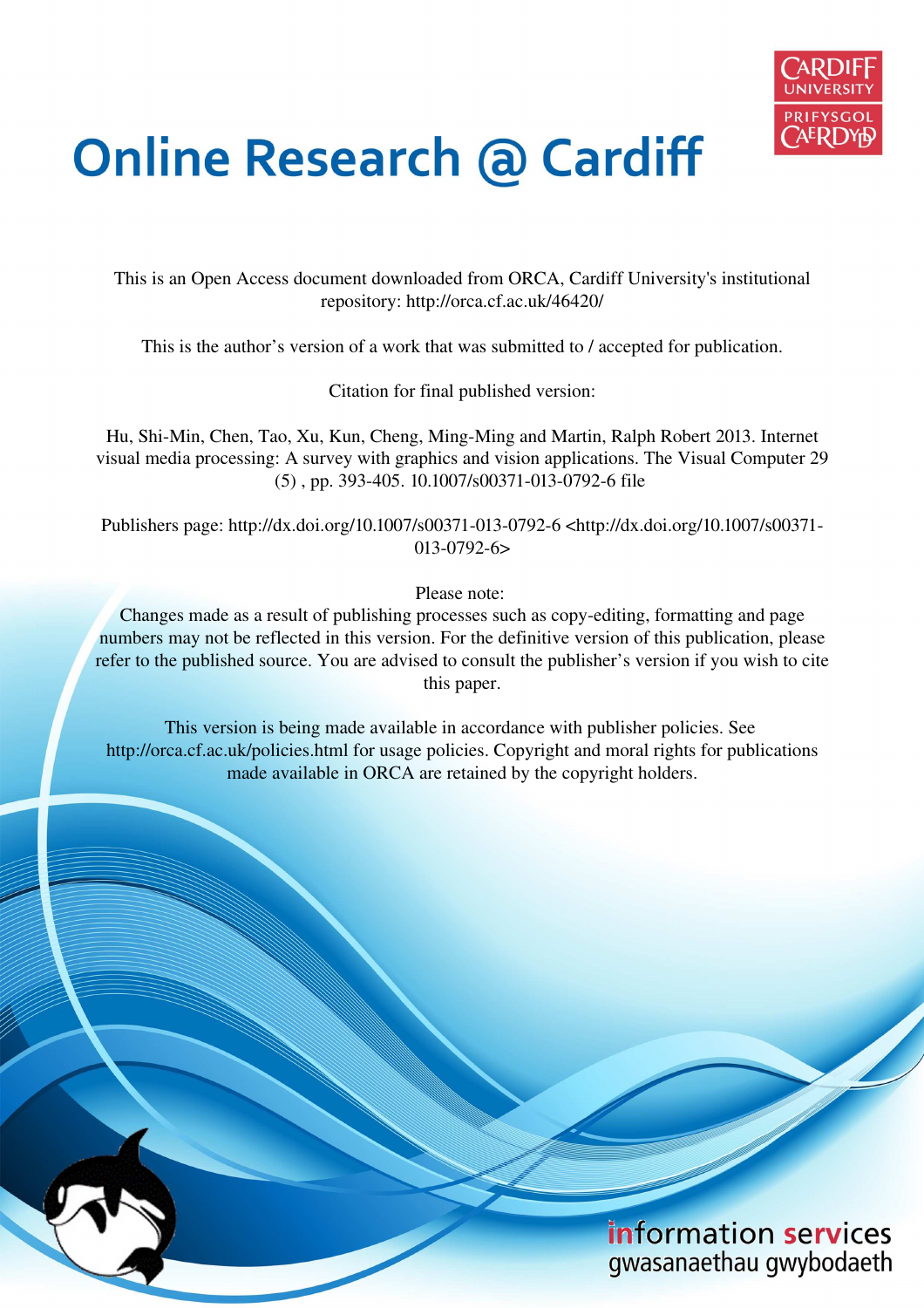### Internet Visual Media Processing for Graphics and Vision Applications: A Survey

Shi-Min Hu · Tao Chen · Kun Xu · Ming-Ming Cheng · Ralph Martin

Received: date / Accepted: date

Abstract In recent years, the computer graphics and computer vision communities have attracted significant attention to research based on Internet visual media resources. The huge number of images and videos continually being uploaded by millions of people have stimulated a variety of visual media creation and editing applications, while also posing serious challenges of retrieval, organization and utilization. This article surveys recent research that processes large collections of images and video, including work on analysis, manipulation, and synthesis. It discusses the problems involved, and suggests possible future directions in this emerging research area.

Keywords Internet Visual Media · Large Databases · Images · Video · Survey

#### 1 Introduction

With the rapid development of applications and technologies built around the Internet, more and more images and videos are freely available on the Internet. We refer to these images and videos as Internet visual media, and they can be considered to form a large online database. This leads to opportunities to create various new data-driven applications, allowing non-professional users to easily create and edit visual media. However, most Internet visual media resources are unstructured and were not uploaded with applications in mind; furthermore, most are simply (and quite often inaccurately) indexed by text. Utilizing these resources poses a serious challenge. For example, if a user searches for 'jumping dog' using an Internet image search engine, the top-ranked results often contain results unrelated to those desired by the user who initiated the search. Some may contain a dog in a different pose to jumping, some may contain other animals which are jumping, some may contain cartoon dogs, and some might even contain a product whose

Tsinghua University

Ralph Martin Cardiff University

Shi-Min Hu, Tao Chen, Kun Xu, Ming-Ming Cheng,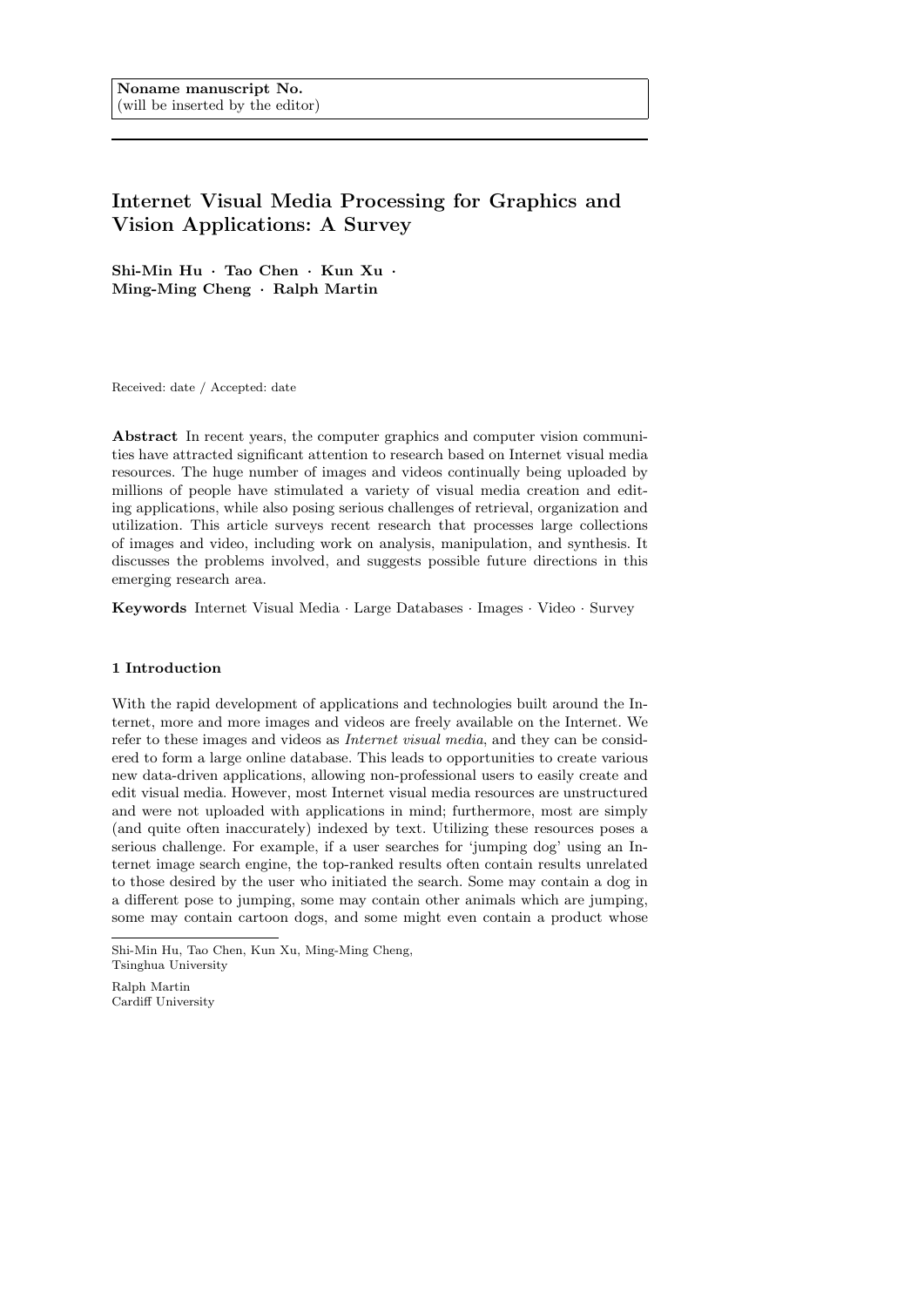

Fig. 1 A typical pipeline for Internet visual media processing.

brand name is 'jumping dog'. Users have to carefully select amongst the many retrieved results, which is a tedious and time consuming task. Moreover, users expect most applications to provide interactive performance. While this may be straightforward to achieve for a small database of images or video, it becomes a problem for a large database.

A typical pipeline for Internet visual media processing consists of three steps: content retrieval, data organization and indexing, and data-driven applications. In the first step, meaningful objects are retrieved from chosen Internet visual media resources, for example by classifying the scene in each image or video, and extracting the contours of visually salient objects. This step can provide better labelling of visual media for content aware applications, and can compensate for the lack of accurate text labeling, as well as identifying the significant content. In the second step, the underlying relationships and correspondences between visual media resources are extracted at different scales, finding for example local feature similarities, providing object level classifications, determining object level similarities and dense correspondences, and so on up to scene level similarities. This information allows the construction of an efficient indexing and querying scheme for large visual media collections. For simplicity we will refer to this as database construction; it ensures that desired visual content can be rapidly retrieved. In the third step, Internet visual media applications use this data. Traditional image and video processing approaches must be modified to adapt to this kind of data, and new approaches are also needed to underpin novel applications. The methods should be (i) *similarity aware*, to efficiently deal with the richness of Internet visual media: for example, a computation may be replaced by look-up of an image with similar appearance to the desired result, and (ii) *robust to variation*, to effectively deal with variations in visual media: semantically identical objects, e.g. dogs, can have widely varying appearances. Fig. 1 indicates a typical pipeline for Internet visual media processing.

This survey is structured as follows: Section 2 introduces basic techniques and algorithms for Internet visual media retrieval. Section 3 describes recent work on visual media database construction, indexing and organization. Sections 4–7 cover applications for visual media synthesis, editing, reconstruction and recognition that utilize Internet visual media in unique ways. Section 8 draws conclusions, and discusses problems and possible future directions in this emerging area.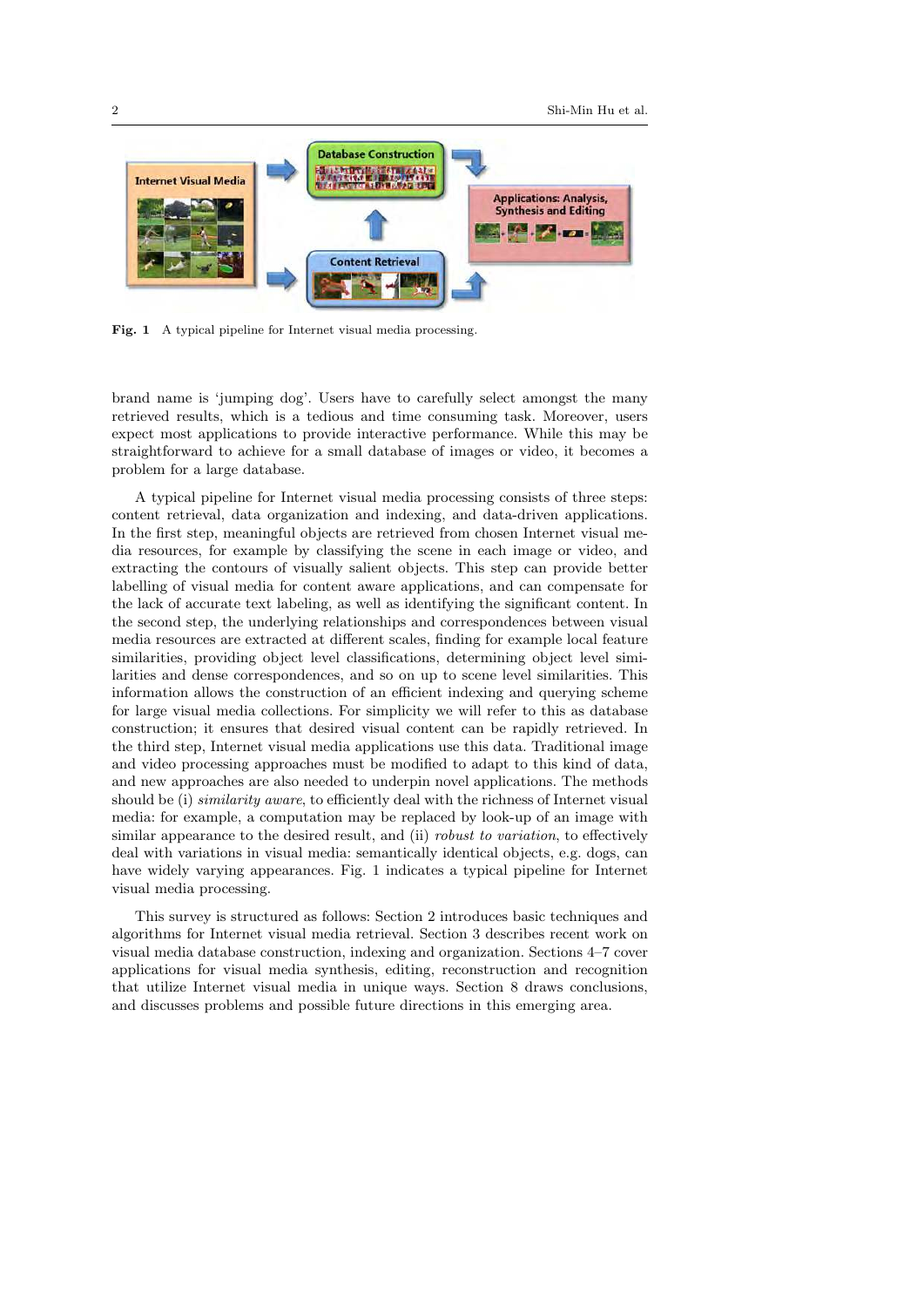#### 2 Internet Visual Media Retrieval

This section describes approaches to Internet visual media retrieval, concentrating on content-based image retrieval methods. We start by introducing some basic techniques and algorithms that are key to Internet visual media retrieval.

#### 2.1 Object Extraction and Matching

Extracting objects of interest from images is a fundamental step in many image processing tasks. Extracted objects or regions should be semantically meaningful primitives, and should be of high quality if they are to be used in applications like composition and editing. Object extraction can also reduce the amount of downstream processing in other applications, as it can then ignore other uninteresting parts of the image. A number of object extraction methods have been devised, both user assisted and automatic.

#### 2.1.1 User-assisted object extraction

User interaction is an effective way of extracting high quality segmented objects. Such a strategy is adopted by most image editing software like Photoshop, and has the benefit of allowing users to modify the results when necessary. However, traditional approaches are tedious and time consuming: reducing the amount of user interaction while maintaining quality of the results is a key goal.

Early methods required users to precisely mark some parts or points on desired boundaries. An algorithm then searches for other boundary pieces which connect them with minimal cost, where costs depend on how unlikely it is that a location is part of the boundary. A typical example of such techniques is provided by intelligent scissors [82]. This method represents the image using a graph, and finds object boundaries by connecting user markers using Dijkstra's shortest path algorithm. However, this method has clear limitations—it requires precise marker placement, and has a tendency to take short cuts.

In order to relax the requirement of accurate marker placement, a number of methods have been developed to obtain an object boundary from a user-provided approximate initialization, such as active contours [63] and level set methods [93]. These methods produce an object segmentation boundary by optimizing an energy function which takes into account user preferences. However, energy functions used are often non-convex, so care is needed to avoid falling into incorrect local minimal. Doing so is nontrivial and methods often need re-initialization.

Providing robustness in the face of simple, inaccurate initialization, and permitting intuitive adjustment, are two trends in modern segmentation techniques. Seeded image segmentation [98, 125], e.g. GraphCut [10] and random walks [15, 42] are important concepts towards this aim. These methods allow users to provide a rough labeling of some pixels used as seeds while the algorithms automatically label other pixels; labels may indicate object or background, for example. Poor segmentation can be readily corrected by giving additional labels in wrongly-labeled areas. Other techniques are also aimed at reducing the user annotation burden while still providing high quality results. GrabCut [89] successfully reduces the amount of user interaction to labelling a single rectangular region, by using an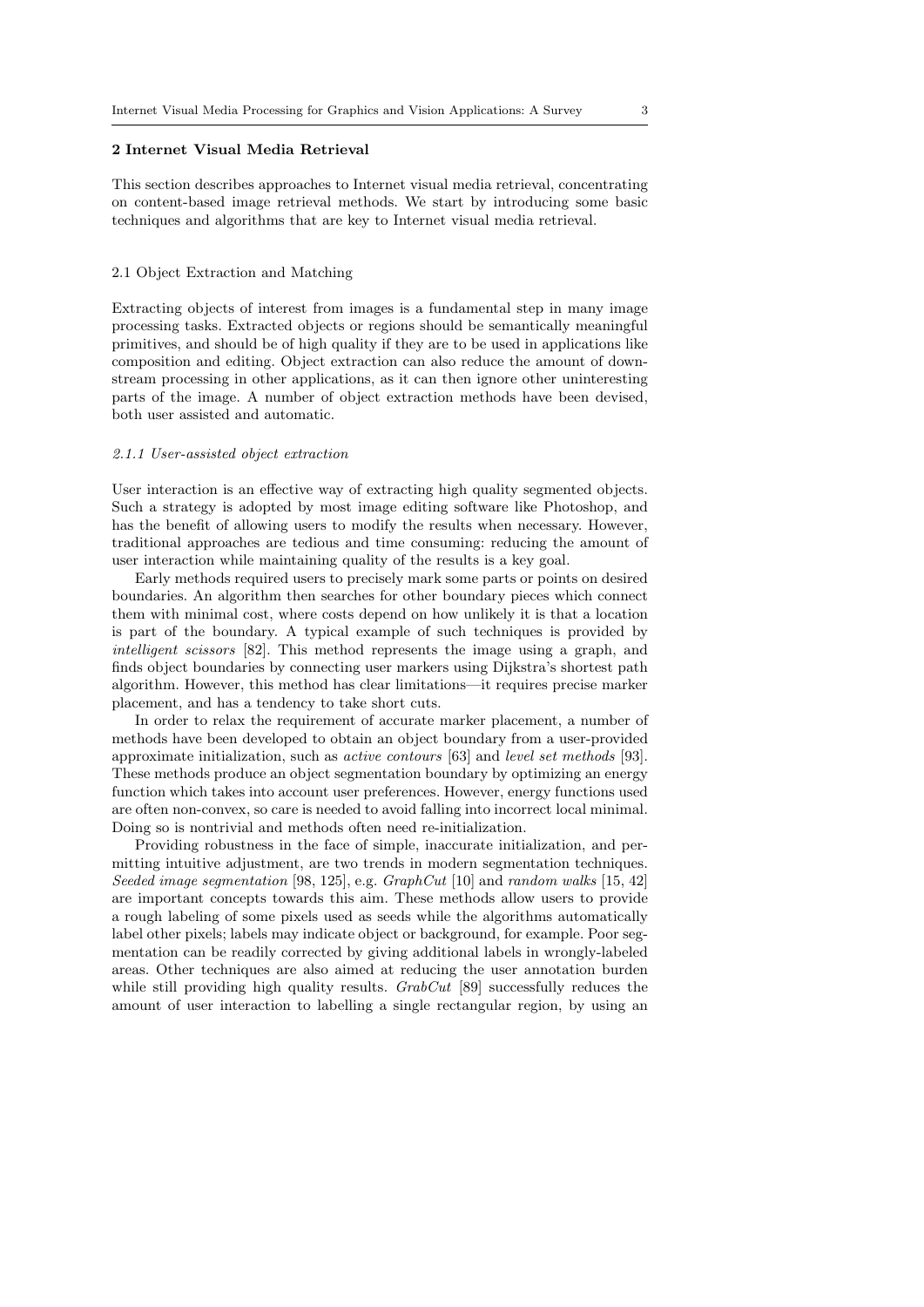iterative version of GraphCut with a Gaussian mixture model (GMM) to capture color distribution. Bagon et al. [4] proposed a segmentation-by-composition approach which further reduces the required user interaction to selecting a single point.

Besides general interactive image segmentation, research has also considered particular issues such as high quality soft segmentation with transparent values in border regions [105, 70], or finding groups of similar objects [16, 121]. Typically, simpler user interaction may be provided at the cost of analyzing more complex attributes, e.g. appearance distribution [89], symmetry [4], and self similarity [16, 4]. Such techniques are ultimately limited by the amount of computation that can be performed at interactive speed.

While a large variety of intuitive interactive tools exists for extracting objects of interest, and these can work well in some cases, these methods can still fail in more challenging cases, for example where the object has a similar colour to the background, where the object has a complex texture, or where the boundary shape is complex or unusual in some way. This is also true of the automatic algorithms we consider next.

#### 2.1.2 Automatic Object Extraction

Interactive methods are labour-intensive, especially in the context of the vast amount of Internet visual media. Therefore, automatic object extraction is necessary in many applications, such as object recognition [91], adaptive compression [19], photo montage [67], and sketch based image retrieval [13]. Extracting objects of interest, or salient objects, is an active topic in cognitive psychology [109], neurobiology [25], and computer vision [83]. Doing so enables various applications including visual media retargeting [45, 58, 112] as well as non-photorealistic rendering [47].

The human brain overcomes the problem of the huge amount of visual input by rapidly selecting a small subset of the stimuli for extensive processing [110]. Inspired by such human attention mechanisms [25, 65, 83, 109], a number of computational methods have been proposed to automatically find regions containing objects of interest in natural images. Itti et al. [57] were the first to devise a saliency detection method, which efficiently finds visually salient areas based on a center-surround model using multi-scale image features. Many further methods have been proposed to improve the performance of automatic salient object region detection and extraction [46, 78, 81]. Recently, Cheng et al. [17] proposed a global contrast based method for automatically extracting regions of objects in images, which has significantly better precision and recall than previous methods when evaluated on the largest publicly available dataset [1]. Automatically extracting salient objects enables huge numbers of Internet images to be processed, enabling many interesting image editing applications [13, 18, 55, 77].

#### 2.1.3 Object Matching

Object matching is an important problem in computer vision with applications to such tasks as object detection, image retrieval, and tracking. Most methods are based on matching shape. An early method by Hirata and Kato [51] expects a precise shape match, which is impractical in many real world applications. Alberto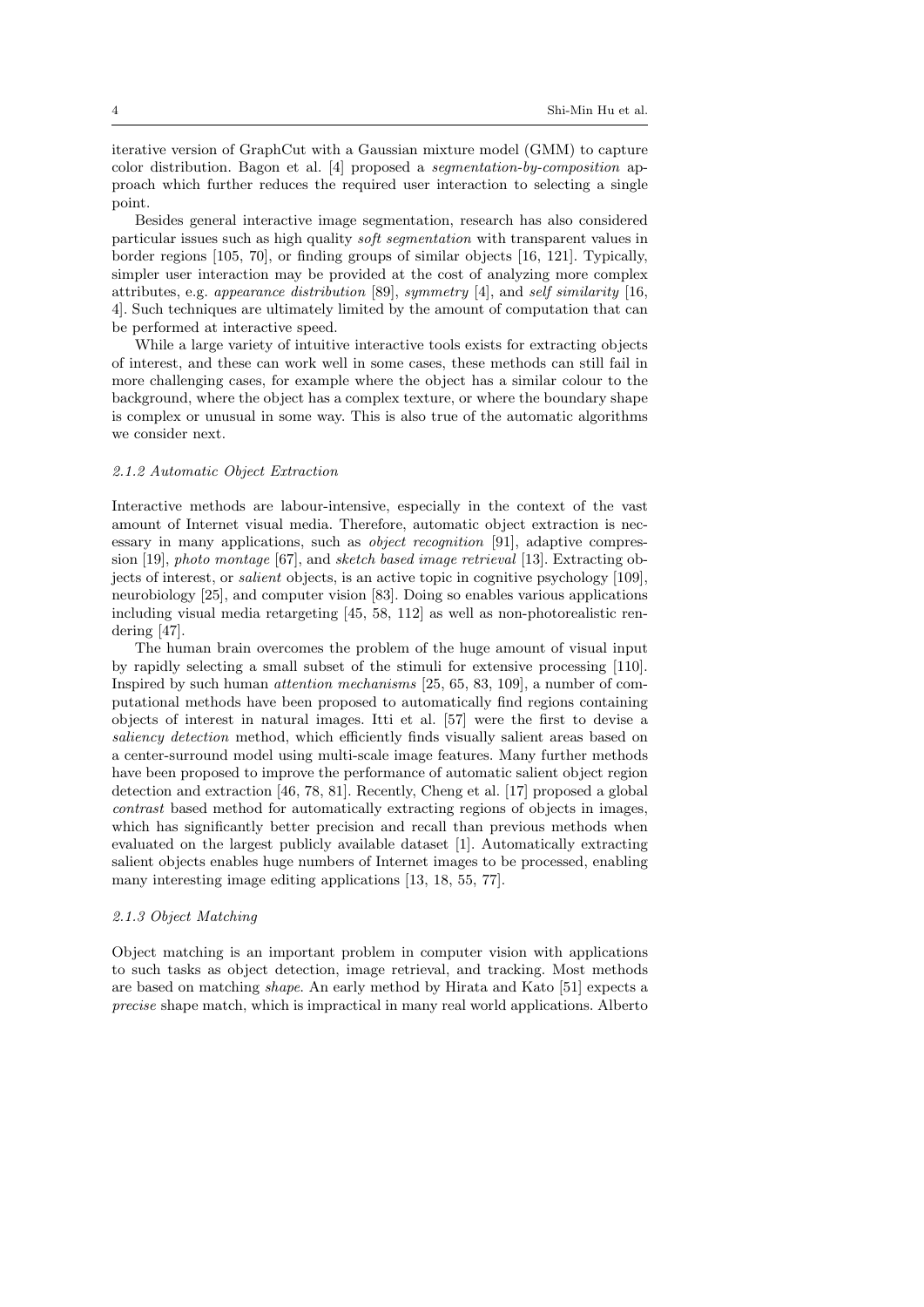and Pala [24] employed an elastic matching method which improved robustness. Later, Belongie et al. [7] proposed a widely used *shape context* descriptor, which integrates global shape statistics with local point descriptors. Shape context is a discriminative tool for matching clean shapes on simple backgrounds, showing a 77% retrieval rate on the challenging MPEG-7 dataset [92]. State-of-the-art shape matching approaches [6, 120] can achieve a 93% retrieval rate on this dataset, by exploring similarities among a group of shapes. Although clean shapes can now be matched with an accuracy suitable for application use, shape matching in real world images is much more difficult due to cluttered backgrounds, and is still very challenging [107]. The major difficulty is to reliably segment objects of interest automatically. Various research efforts [5, 16] have been devoted to removing the influence of the background by selecting clean shape candidates for further matching, or modeling large scale locally translation invariant features [29].

#### 2.2 Retrieval Approaches

Content-based image retrieval (CBIR) [71] and content-based video retrieval [35] are popular research topics in statistics, pattern recognition, signal processing, multimedia and computer vision. Many proposed CBIR systems are related to machine learning and often use support vector machines (SVM) for classification, based on color, texture and shape as features. A comprehensive survey [23] covers this work. Much of it utilizes Internet visual media as the data source; in retrieval tasks; their methods are influenced by other kinds of retrieval such as Internet text retrieval. In 2003, Sivic et al. [99] presented Video Google, an object and scene retrieval approach that quickly retrieves a ranked list of key frames or shots from Internet videos for a given query video. It largely adapted text retrieval techniques, initially building a visual vocabulary of visual descriptors of all frames in the video database, as well as using inverted file systems and document rankings. Jing et al. [59] applied the PageRank idea [85] to large-scale image search, and the resulting VisualRank method proves that using content-based features can significantly improve image retrieval performance and generalize it to large-scale datasets.

Other work proves that the richness of Internet visual media makes it possible to directly retrieve desired objects by filtering Internet images according to carefully chosen descriptors and strict criteria, providing intuitive retrieval tools for end users. Sketch2Photo [13] provides a very simple but effective approach to retrieval of well-segmented objects within Internet images based on user provided sketches and text labels. The key idea is to use an algorithm-friendly scheme for Internet image retrieval, which first discards images which have low usability in automatic computer vision analysis. Saliency detection and over-segmentation are used to reject images with complicated backgrounds. Shape and color consistency are used to further refine the set of candidate images. This retrieval approach can achieve a true positive rate of over 70% amongst the top 100 ranked image objects. Fig. 2 shows the filtering performance for various scene item categories.

Mindfinder [11] also has goals of efficient retrieval and intuitive user interaction when searching a database containing millions of images. Users sketch the main curves of the object to be found; they can also add text and coloring to further clarify their goals. Results are provided in real time by use of PCA hashing and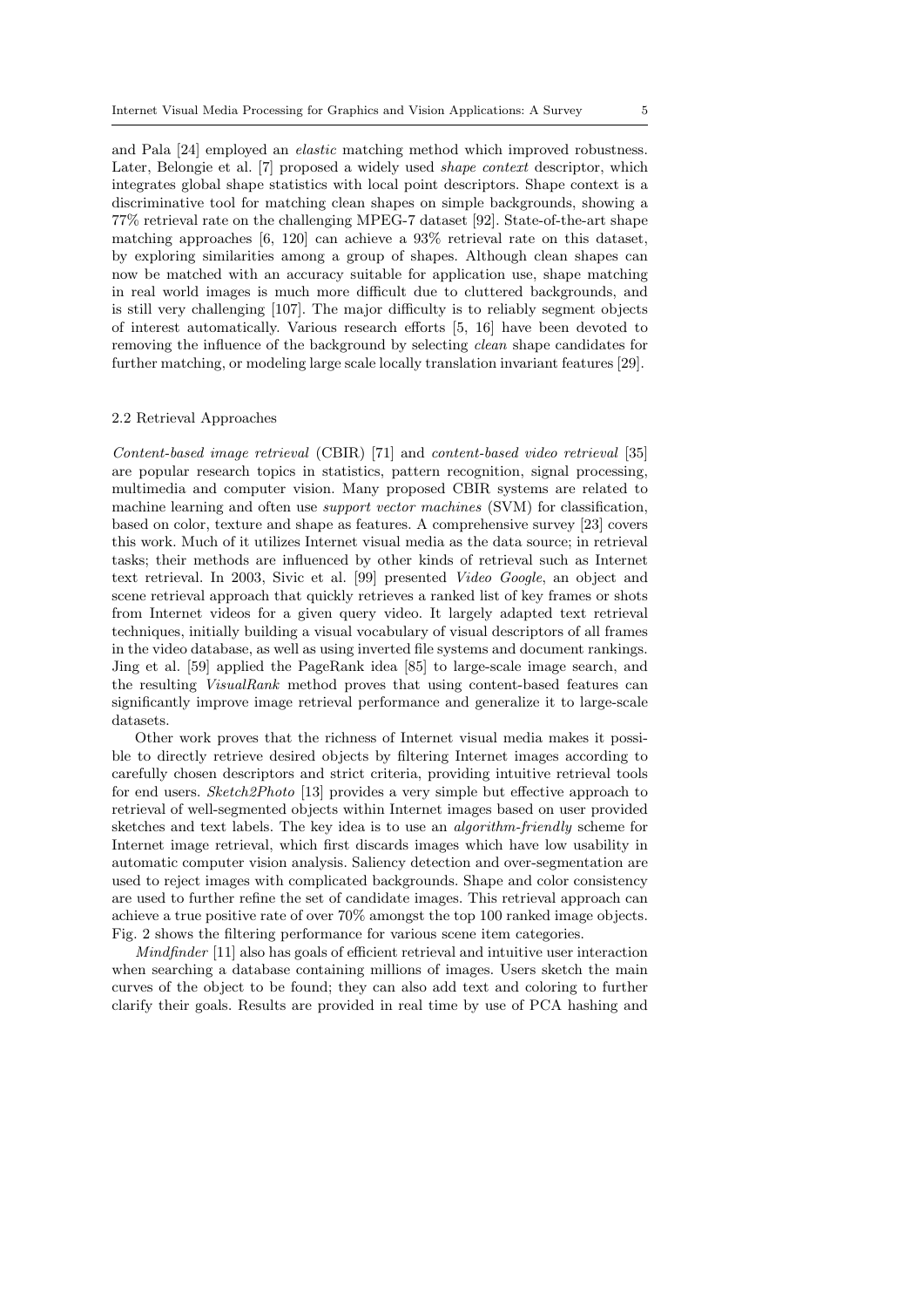

Fig. 2 Filtering performance for different scene item categories inSketch2Photo.

inverted indexes based on tags, color and edge descriptors. However, the indexing method cannot deal with large differences in scale and position: in order to retrieve scenes the user intends, it must rely on the richness of the database.

s

Shrivastava et al. [95] present an image matching approach, which can find images which are visually similar at a higher level, even if quit different at the pixel level. Their method provides good cross-domain performance on the difficult task of matching images from different visual domains, such as photos and sketches, photos and paintings, or photos under different lighting conditions. They use machine learning based on so-called exemplar-SVM to find the 'data-driven uniqueness' for each query image. Exemplar-SVM takes the query image as a positive training example and uses large numbers of Internet images as negative examples. Through a hard-negative mining process, it iteratively reveals the most unique feature in the form of a weighted Histogram of oriented gradients (HOG) descriptor [22] of the specific query image which is capable of cross-domain image matching.

Retrieval approaches utilizing large image databases or Internet images can be resistant to certain causes of failure in previous methods. Sketch2Photo [13], for example, can afford to discard a large number of true positives to overcome background complexity and ensure the quality of the information provided to later computer vision steps. In the work of [95], the negative examples may actually contain some true positives, but are swamped by the number of positive examples. The large scale and richness of the Internet data also allows these approaches to be more straightforward and practical. Severe filtering of data in these approaches, as in [13], can help to overcome the unreliable labeling of Internet visual media.

#### 3 Visual Media Database Construction and Indexing

Internet visual media retrieval opens the door to various visual media applications. Many must respond to the user at interactive rates. However, the retrieval process is usually time consuming, especially for large-scale data. For example, the retrieval process in [13] takes 15 minutes to process a single image object (without taking into account image downloading time); training exemplar-SVM [95] for each query takes overnight on a cluster. One solution is to pre-compute important features of Internet visual media and to build a large visual media database with high level labeling and efficient indexing before querying commences, allowing the desired visual media to be retrieved within an acceptable time.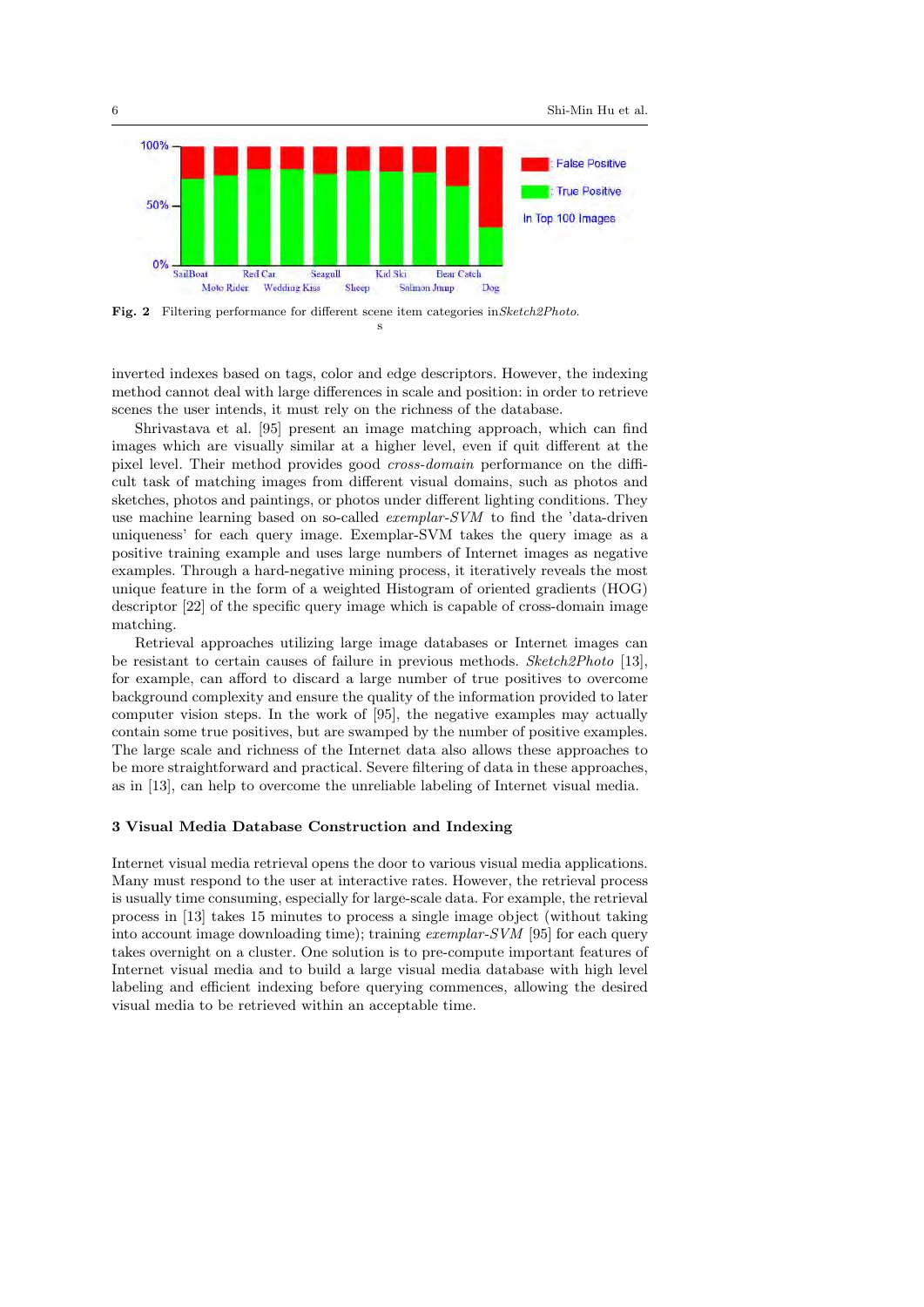

Fig. 3 Database quality vs. the highest ranked N images in PoseShop. Horizontal axis: number of (ranked) images in the constructed database. Vertical axis: true positive ratio of this method; it is consistently higher than for the method used in Sketch2Photo. This shows the advantage of using specific descriptors and detectors for particular object categories over using generic descriptors and saliency detectors.

Researchers and industry have built many image databases for recognition and detection purposes. Some representative ones are the Yale face database [39], the INRIA database for human detection [22], HumanEva [96] for pose estimation, and the Daimler pedestrian database [31]. The image quality of these databases is usually limited, so they are not suitable for high quality synthesis and editing applications. Databases with better image quality like PASCAL VOC2006 [32], Caltech  $256$  [43] and LabelMe [90] have no more than a few thousand images in each category, which is far from sufficient for Internet visual media tasks. Furthermore, these databases rarely contain accurate object contours, and manual segmentation is infeasible due to the workload.

Although image resources on the Internet are vast, it is still very difficult to construct a content aware image database as very few of these images have content-based annotation. Various recent algorithms can automatically analyze images in large scale databases to discover specialised content such as skies [106] and faces [9]. Amazon's Mechanical Turk can also be helpful in such a process [104], but it should be carefully designed to optimize the division of labor between humans and machines. The recent PoseShop approach proposed by Chen et al. [14] allows almost fully-automatic construction of a segmented human image database. Human action keywords were used to collect 3 million images from the Internet which were then filtered to be 'algorithm-friendly' [13], except that instead of saliency, specialised human, face and skin detectors were used. The human contour is segmented, with cascade contour filtering used to the contours to match a few manually selected representative poses. Cloth attributes are also computed. The final database contains 400,000 well-segmented human pose images, organized by action, clothing and pose in a tree structure. Queries can be based on silhouette sketches or skeletons. The accuracy of retrieval is demonstrated in Fig. 3.

Other approaches to efficiently query large visual media databases use database hashing. *ShadowDraw* [68] is a system for guiding freeform object drawing. The system generate a shadow image underlying the canvas in realtime when the user draws; the shadow image indicates to the user the best places to draw. The shadow image is composed from a large image database, by blending edge maps of retrieved candidate images automatically. To achieve realtime performance, it must efficiently match local edges in the current drawing with the database of images. This is achieved together with local and global consistency between the sketch and database images by use of a min-hash technique applied to a binary encoding of edge features. The MindFinder system also uses inverted file structures as indexes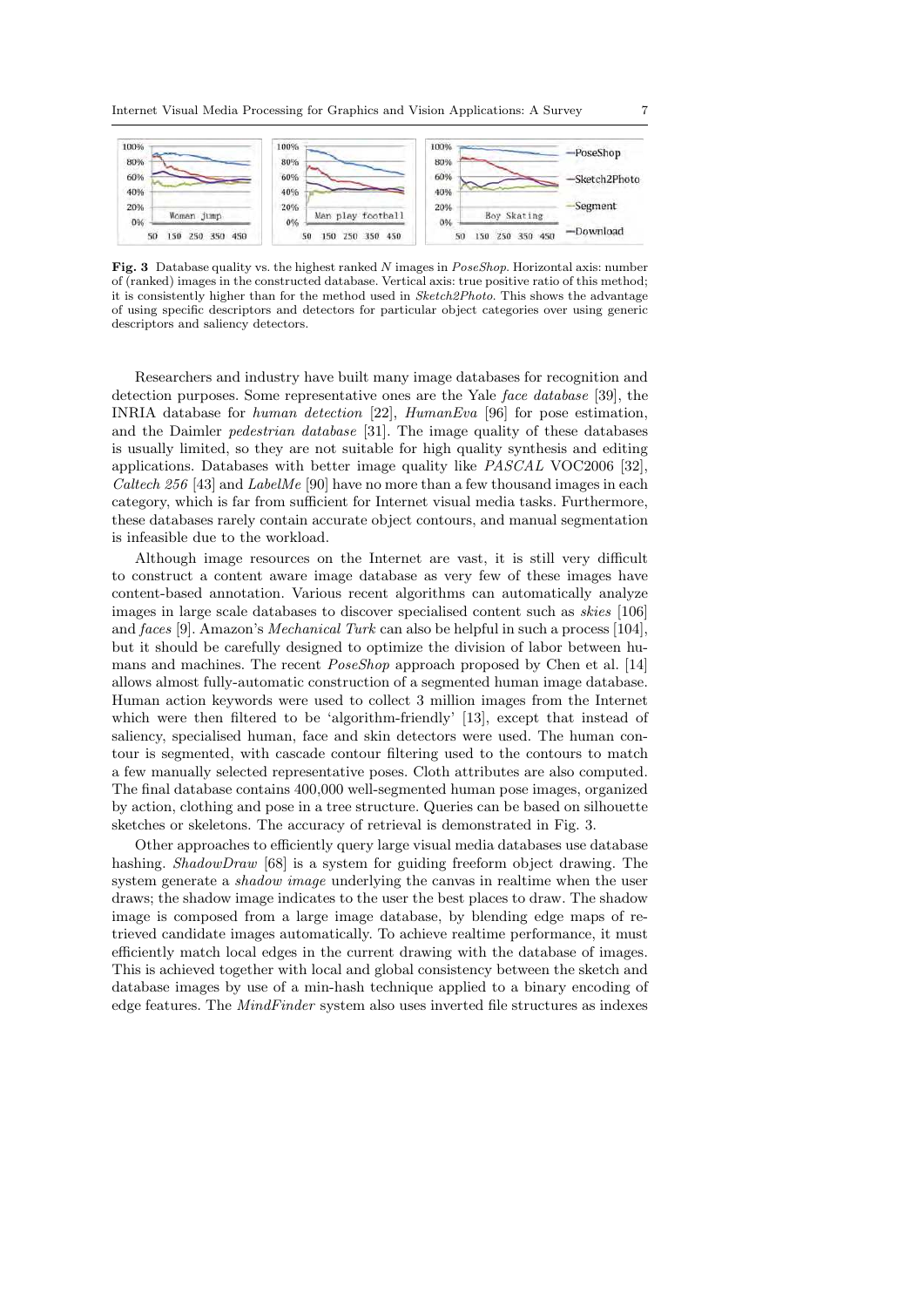to support real-time queries. To retrieve images of everyday products, Chung et al. [49] use a system based on a bag of hash bits (BoHB). This encodes local features of the image in a few hash bits, and represents the entire image by a bag of hash bits. The system is efficient enough for use on mobile devices.

Organizing large scale Internet image data at a higher level is also a difficult task. Heath et al. [50] construct image webs for such collections. These are graphs representing relationships between image pairs containing the same or similar objects. Image webs can be constructed by affine co-segmentation. To increase efficiency, two-phase co-segmentation candidate pairs are selected using CBIR and spectral graph theory. Analyzing image webs can produce visual hyperlinks and summary graphs for image collection exploration applications.

Overall, however, most organizing and indexing methods for Internet visual media databases concentrate on low level features and existing hashing techniques. A few attempts try to recover high level interconnections. Utilizing this information to build a database with greater semantic structure, and associated hashing algorithms are likely to become increasingly important topics.

#### 4 Visual Content Synthesis

We now turn to various applications based on Internet visual media. The first kind uses them to create new content. Content synthesis and montage have long been desired by amateur users yet they are the privilege of the skilled professional, for whom they involve a great deal of tedious work. Various work has considered image synthesis for the purpose of generating artistic images [20, 53, 54], or realistic images, e.g. using alpha matting [56, 70, 105], gradient based blending [27, 87] or mean-value coordinates based blending [33, 123]. In recent years, data-driven approaches for image synthesis using large scale image databases or Internet images have provided promising improvements in ease of use and compositing quality.

Diakopoulos et al. [26] synthesized a new image from an existing image by replacing a user masked region marked with a text label. The masked area is filled using texture synthesis by finding a matching region from an image database contianing manually segmented and labeled regions. However, extensive user interaction is still needed. Johnson et al. [60] generated a composite image from a group of text labels. The image is composited using graph cuts from multiple images retrieved from an automatic segmented and labeled image database, using the text labels. The method successfully reduces the time needed for user interaction, but has limited accuracy due to the limitations of automatic image labeling.

Lalonde et al. [67] presented the photo clip art system for inserting objects into an image. The user first specifies a class and a position for the inserted object, which is selected from a clip art database by matching various criteria including camera and lighting conditions. Huang et al. [55] converted an input image into an Arcimboldo-like stylized image. The input image is first segmented into regions using a mean-shift approach. Next, each region is replaced by a piece of clip art from a clip art database with the lowest matching cost. During matching, regions can be refined by merging or splitting to reduce the matching cost. However, this method is limited to a specific type of stylization. Johnson et al. [61] presented CG2Real to increase the realism of a rendered image by usinf real photographs. First, the rendered image is used to retrieve several similar real images from a large image database. Then, both real images and the rendered image are automatically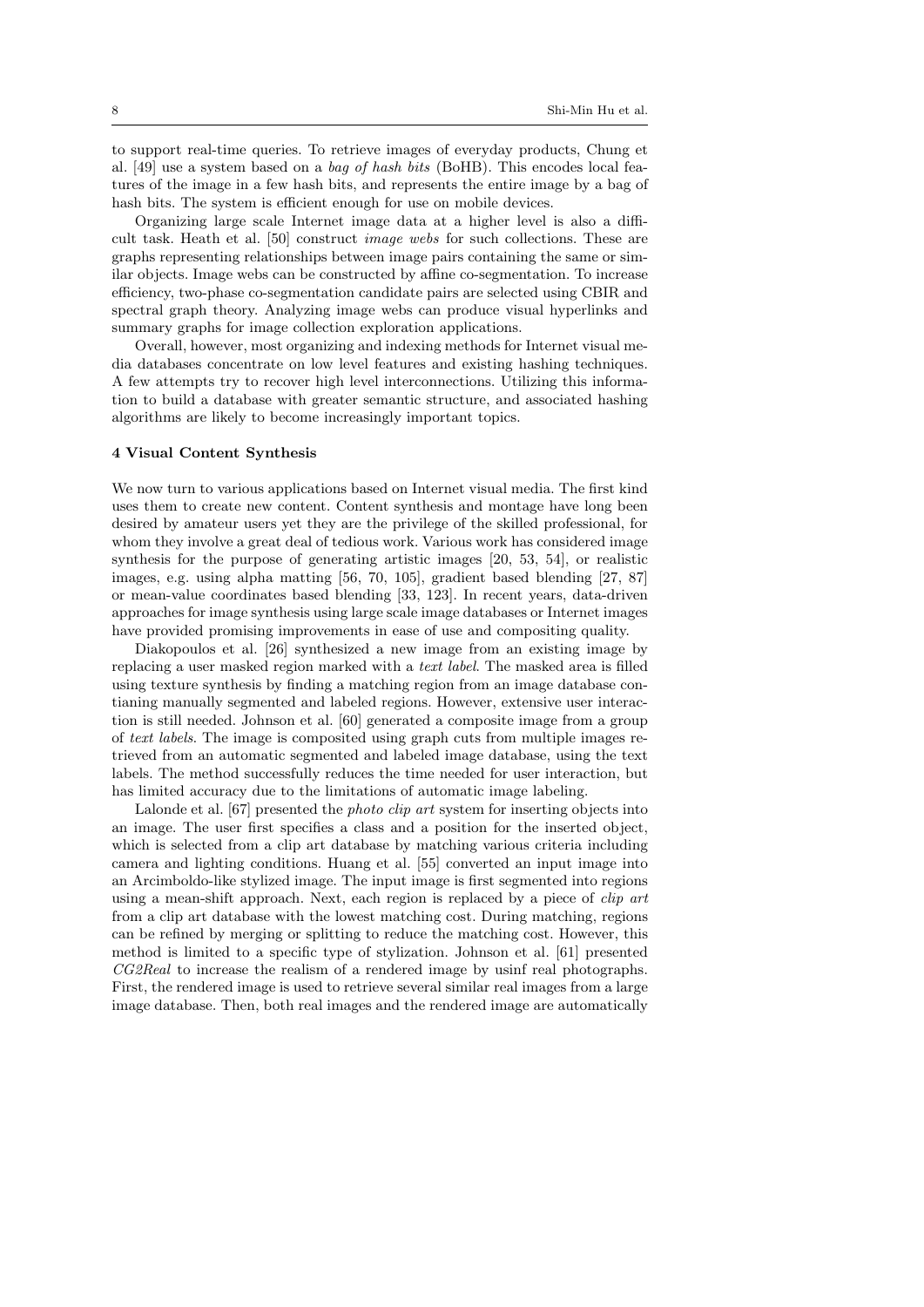

Fig. 4 Composition results of Sketch2Photo: (a) an input sketch plus corresponding text labels; (b) the composed picture; (c) two further compositions; (d) online images retrieved and used during composition. Image adapted from [13].

co-segmented, and each region of the rendered image is enhanced using the real images by processes of color and texture transfer.

The Sketch2Photo system [13] combines text labels and sketches to select image candidates for Internet image montage. A hybrid image blending method is used, which combines the advantages of both Poisson blending and alpha blending, while minimizing the artifacts caused by these approaches. This blending operation has a unique feature designed for Internet images—it uses optimization to generate a numeric score for each blending operation at superpixel level, so it can efficiently compute an optimal combination from all the image candidates to provide the best composition results—see Fig. 4. Eitz et al. [30] proposed a similar PhotoSketcher system with the goal of synthesizing a new image only given user drawn sketches. The synthesized image is blended from several images, each found using a sketch. However, unlike Sketch2Photo, users must to put additionally scribbles on each retrieved image to segment the desired object.

Xue et al. [119] take a different data-driven approach to compositing fixed pairs of images. Statistics and visual perception were used together with an image database to determine which features have the most effect on realism in composite images. They used the results to devise a data-driven algorithm which can automatically alter the statistics of the source object so that it is more compatible with the target background image before compositing.

The above methods are limited to synthesis of a single image. To achieve multiframe synthesis (e.g. for video), the main additional challenge is to maintain consistency of the same object across successive frames, since candidates for all frames usually cannot be found in the database. Chen et al. [14] proposed the PoseShop system, intended for synthesis of personalized images and multi-frame comic strips. It first builds a large human pose database by collecting and automatically segmenting online human images. Personalized Images or comic strips are produced by inputting a 3D human skeleton. Head and clothes swapping techniques are used to overcome the challenges of consistency, as well as to provide personalized results. See Fig. 5.

#### 5 Visual Media Editing

The next application we consider is the editing of visual media. Manipulating and editing existing photographs is a very common requirement.

Various visual media editing tasks have been considered based on use of a few images or videos, such as tone editing [52, 76], colorization [69, 113, 114], edge-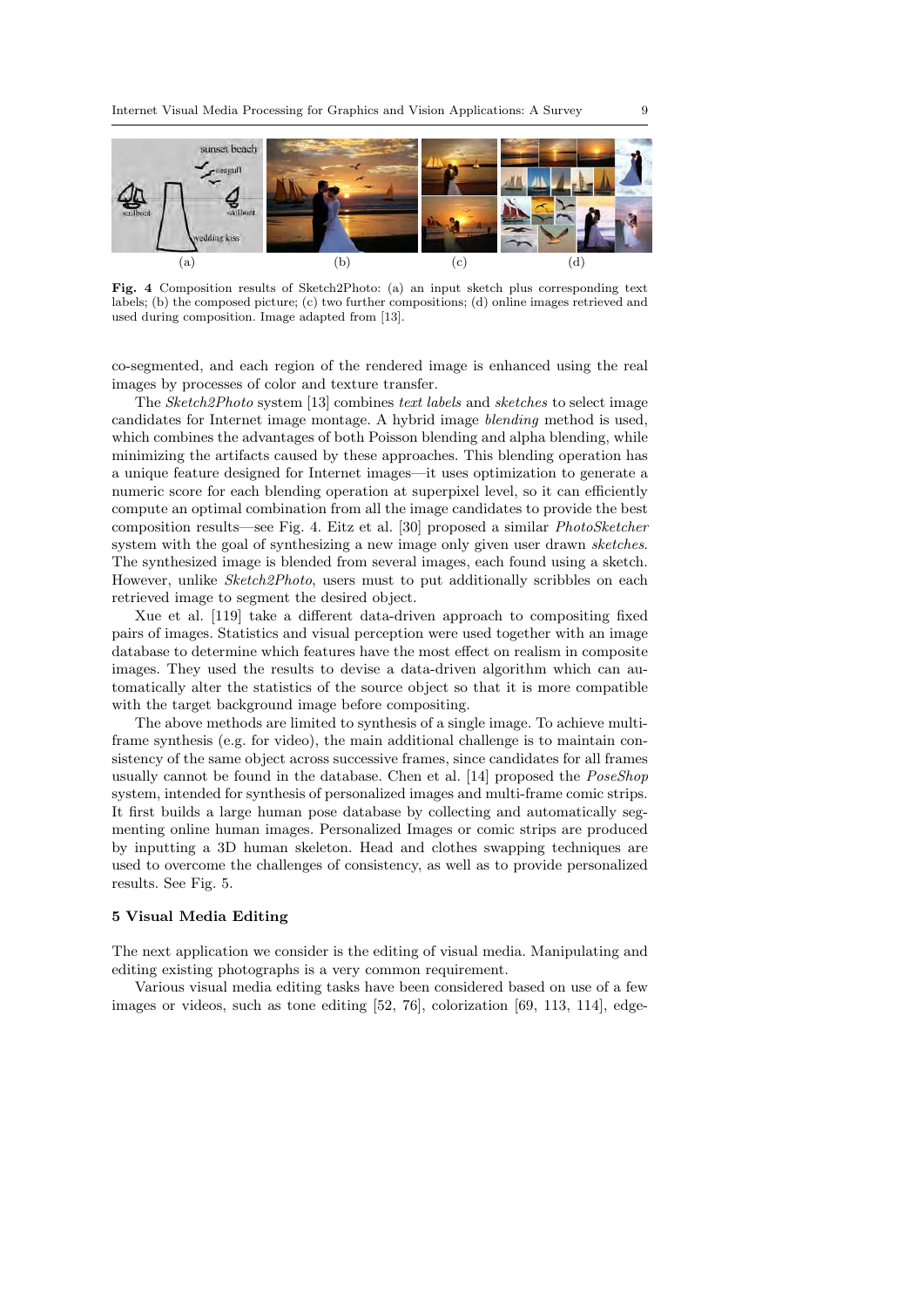

Fig. 5 PoseShop. Left: User provided skeletons (and some head images) for each character. Right: a generated photorealistic comic-strip. Image adapted from [14].

aware editing [12, 34, 117], dehazing [115, 122], detail enhancement [75, 86], edit propagation methods [3, 74, 118], and time-line editing [80]. Internet visual media can allow editing to become more intelligent and powerful by drawing on existing images and video. Much other similar work on data-driven image editing has been inspired by the well-known work of Hays and Efros [48] whose image completion algorithm is based on a very large online database of photographs. The algorithm completes holes in images using similar image regions from the database. No visible seams result, as similarity of scene images is determined by low level descriptors.

Traditional topics such as color enhancement, color replacement, and colorization can also benefit from the help of Internet images. Liu et al. [79] proposed an example-based illumination independent colorization method. The input grayscale image is compared to several similar color images, obtained from the Internet as references. All are decomposed into an intrinsic component and an illumination component. The intrinsic component of the input image is colorized by analogy to the reference images, and combined with the illumination component of the input image to obtain the final result.

Wang et al. [111] proposed color theme enhancement, which is a data-driven method for recoloring an image which conveys a desired color theme. Color theme enhancement is formulated as an optimization problem which considers the chosen color theme, color constraints and prior knowledge obtained by analyzing an image database. Chia et al. [18] utilize Internet images for colorization. Using a similar framework to Sketch2Photo, the user can provide a text label and an approximate contour for the main foreground object in the image. The system then uses Internet images to find the best matches for color transfer. Multiple transfer results are generated and the desired result can be interactively selected using an intuitive interface.

Goldberg et al. [41] extend the framework of *Sketch2Photo* to *image editing.* Objects in images can be interactively manipulated and edited with the help of similar objects in Internet images. The user provides text labels and an approximate contour of the object as in [18], and candidates are retrieved in a similar manner. The main challenge is to deform the retrieved object to agree with the selected object. Their novel alignment deformation algorithm optimizes the deformation both globally and locally along the object contour and inside the compositing seam. The framework supports various editing applications such as object completion, changes in occlusion relationships, and object augmentation and diminution. See Fig. 6.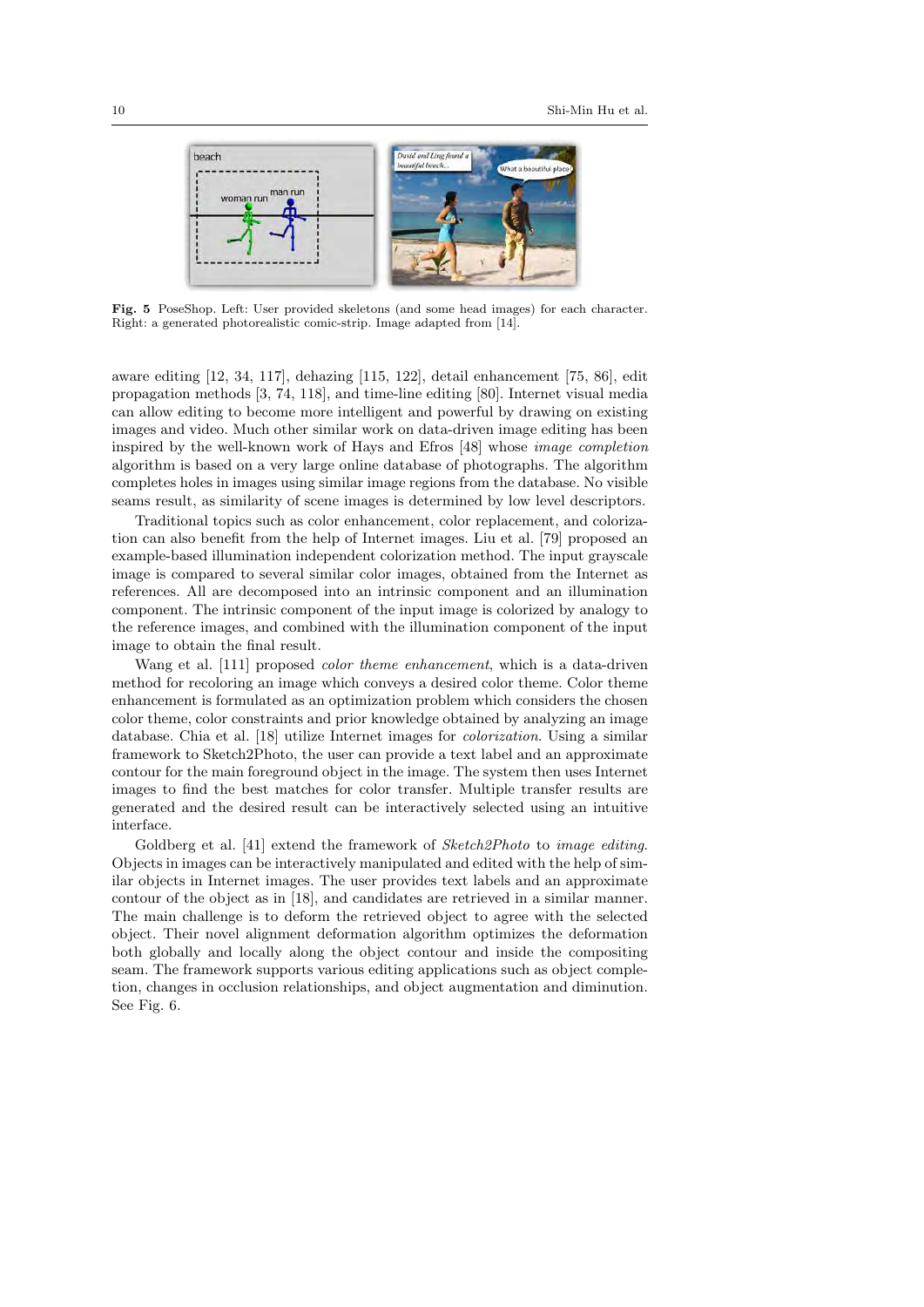

Fig. 6 Object-based image manipulation: (a) original image with object (horse) selected in red, and augmentation (jockey) sketched in green; (b) output image containing the added jockey and other regions of the source horse (saddle, reins, shadows); (c) alternative results (d) Internet photos used as sources. Image adapted from [41].

#### 6 3D Scene Reconstruction

A further class of applications centers around scene reconstruction. Many Internet images have captured the famous tourist attractions. Using these images to reconstruct 3D models and scenes of these attractions is a popular topic. Snavely [100] has summarized much of this work, so here we discuss some representative examples.

The Photo Tourism application of Snavely et al. [101] provides a 3D interface for interactively exploring a tourist scene through a multitude of photographs of the scene taken from differing viewpoints, with differing camera settings, etc. This method uses image-based modeling to reconstruct a sparse 3D model of the scene and to recover the viewpoint of each photo automatically for exploration. The exploration process can also provide smooth transitions between each viewpoint, with the help of image-based rendering. Further detail is given in [103] of the structure-from-motion and image-based rendering algorithms used.

Again taking a large set of online photos as input, Snavely et al. [102] also considered how to find a set of paths linking interesting, i.e. frequently occurring, regions and viewpoints around such a site. These paths are then used to control image-based rendering, automatically computing sets of views all round a site, panoramas, and paths linking the most important views. These all lead to an improved browsing experience for the user.

Other researchers have considered even more ambitious goals, such as reconstructing a whole city. Agarwal et al. [2] achieved the traditionally impossible goal of building Rome in one day—their system uses parallel distributed matching and 3D reconstruction algorithms to process extremely large image collections. It can reconstruct a city from 150K images in under one day using a 500 core cluster. Frahm et al. [37] provided further advances in image clustering, stereo fusion and structure from motion to significantly improve performance. Their system can "build Rome in a cloudless day" using a single multicore PC with a modern graphics processor. Goesele et al. [40] and Furukawa et al. [38] both use multi-view stereo methods on large image data collections for scene reconstruction. The focus is on choice of appropriate subsets of images for matching in parallel.

Other problems tackled include the recovery of the reflectance of a static scene [44] to enable relighting purposes with the help of image colleciton, and an adaptation of photometric stereo for use on a large Internet-based set of im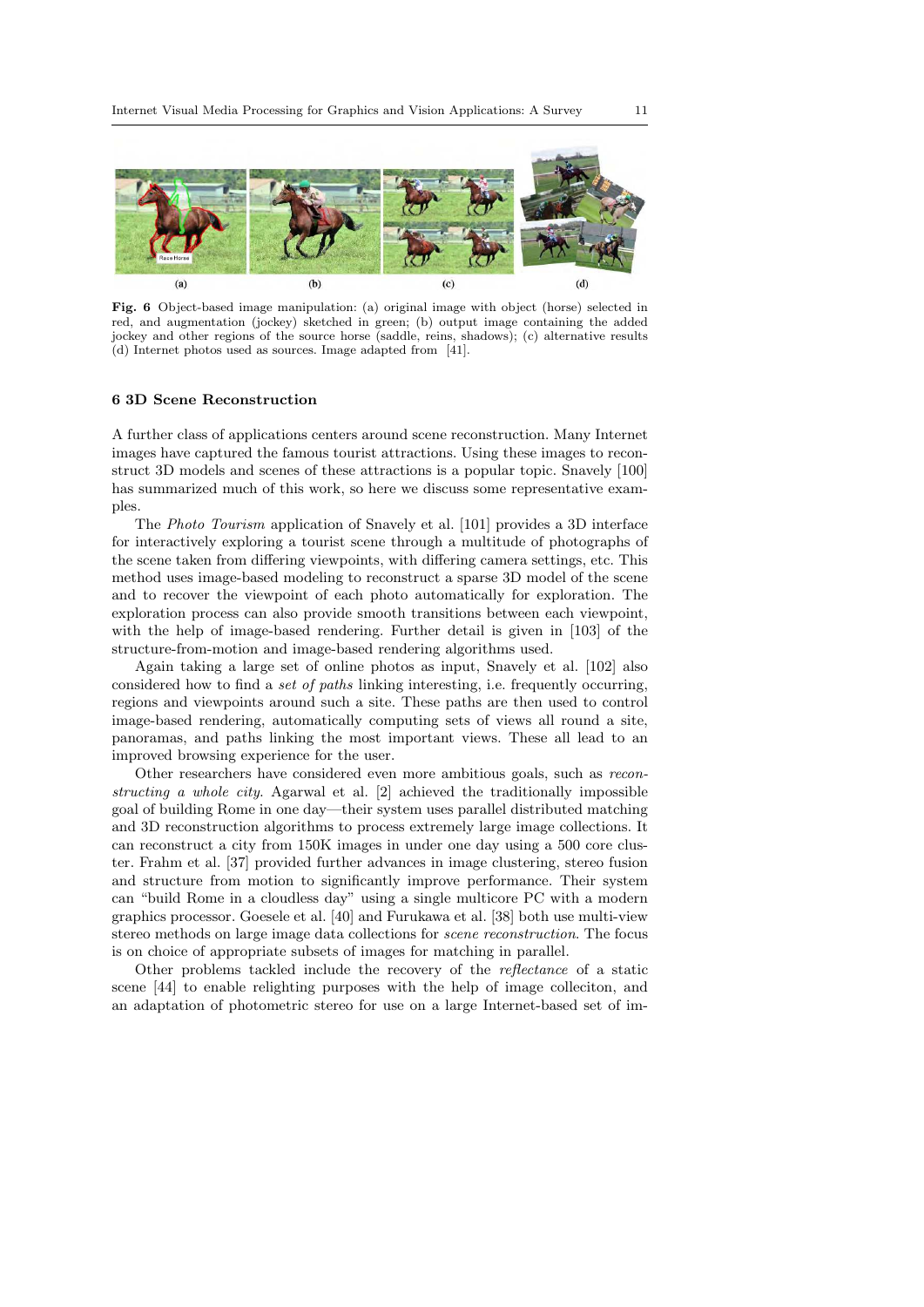ages of a scene that computes both global illumination in each image and surface orientation at certain positions in the scene. This enables scene summaries to be generated [97], and more interestingly, the weather to be estimated in each image [94].

#### 7 Visual Media Understanding

The final application area we consider is visual media understanding. In addition to specific applications like compositing, editing and reconstruction, many Internet visual media applications aim to provide or make use of better understanding of visual media, either in a single item such as an image, or in a large set of related visual media, where the goal may be to identify a common property, or to summarize the media in some way, for example.

Various methods have advanced understanding of properties of a single image taken from a large image collection. Kennedy et al. [64] used Flickr to show that the metadata and tags of photograph can help improve the efficiency of vision algorithms. Kuthirummal et al. [66] showed how to determine camera settings and parameters for each image in a large set of online photographs captured in an uncontrolled manner, without knowledge of the cameras. Liu et al. [77] provide a way to determine the *best views* of 3D shapes based on images of them retrieved from the Internet.

Recently, much work has been done on image scene recognition and classification using visual, textual, temporal and metadata information, especially geotagging of large image collections [21, 62, 72, 73, 88].

We first consider recognition. Quack et al. [88] consider recognizing objects from 200,000 community photos covering 700 square kilometers. They first cluster images according to visual, text and spatial information. Then they use datamining to assign appropriate text label sfor each cluster, and further link it to a Wikipedia article. Finally verification is applied by checking consistency between the contents of the article and the assigned image cluster. The whole process is fully unsupervised and can be used for auto-annotation of new images. Li et al. [72] use 2D image features and 3D geometric constraints to summarize noisy Internet images of well-known landmarks such as the Statue of Liberty, and to build 3D models of them. The summarization and 3D models are then used for scene recognition for new images. Their method can distinguish and classify images in a database of different statues world-wide. Kalogerakis et al. [62] use geolocation for a sequence of photos with time-stamps. Using 6 million training images from Flickr, they train a prior distribution for travel that indicate the likelihood of travel endpoints in a certain time interval, and also the image likelihood for each location. The geolocation of a new image sequence is then decided by maximum likelihood methods. This approach can find accurate geolocation without recognizing the landmarks themselves. Zheng et al. [124] show how to recognize and model sites on a world-scale. Using an extensive list of such sites, they build visual models by image matching and clustering techniques. Their methods rely on English tour information websites; other languages are ignored, which limits recognition and model construction.

Turning to classification, Crandall et al. [21] use a mean shift approach to cluster the geotaggings harvested from 35 million photos in Flickr. This step can find the most popular places for people to take photos. Then this large photo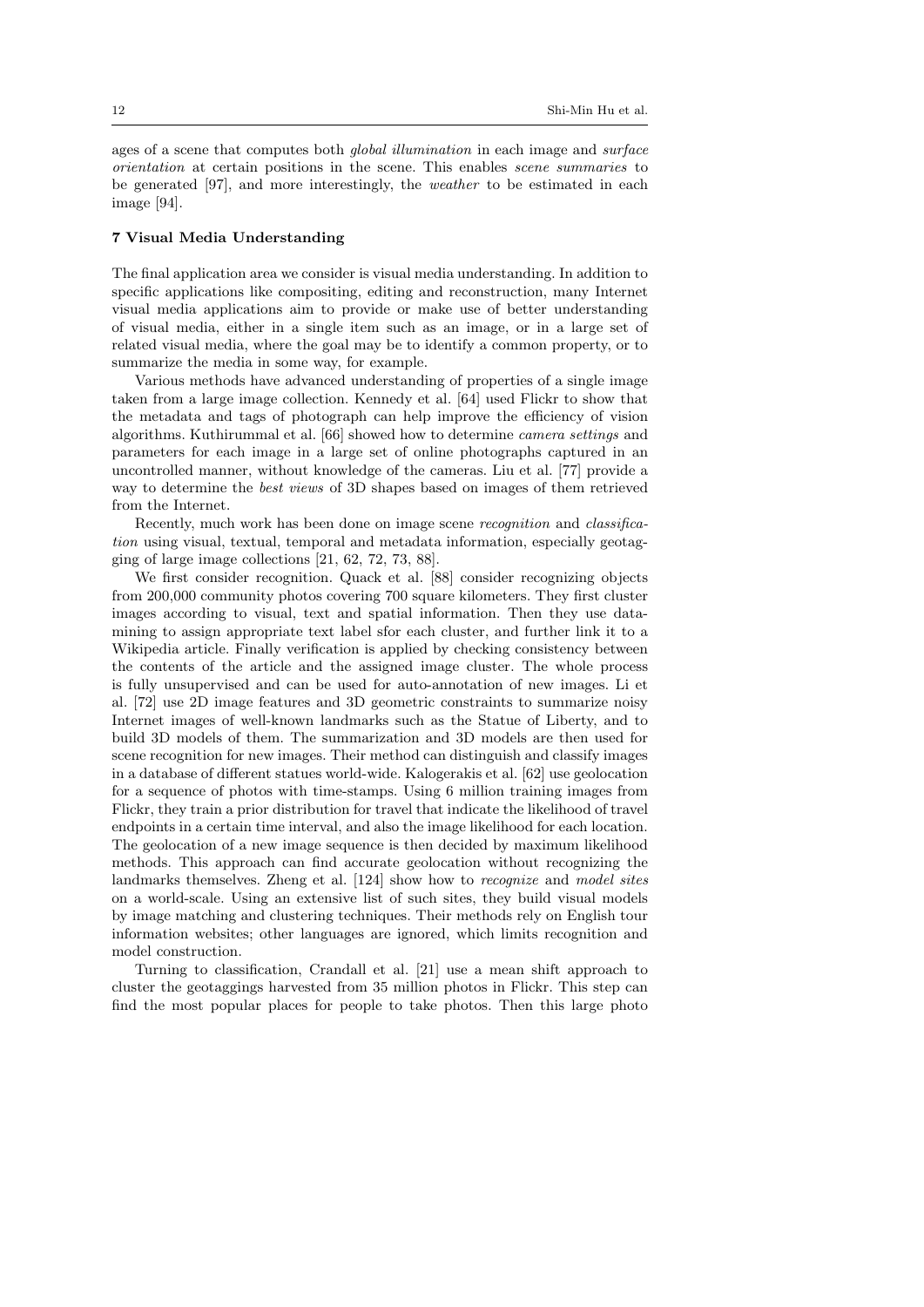collection is classified into these locations using a combination of textual, visual and temporal features. Li et al. [73] studied landmark classification on a collection of 30 million images in which 2 million were labeled. They used multiclass SVM and bag-of-word SIFT features to achieve the classification. They also demonstrated that the temporal sequence of photos taken by a photographer used in conjunction with structured SVM allows greatly improved classification accuracy. These works shos the power of large scale databases for classification of photos of landmarks.

Other methods consider common properties of a set of images or attempt to summarize a set of images from a large image collection. In [72], the summarization and 3D modeling of a site of interest like the Statue of Liberty is based on an iconic scene graph, which consists of an iconic view of each image cluster clustered by GIST features[84], which is a low dimensional descriptor of a scene image. This iconic scene graph reveals the main aspects of the site and their geometric relationships. However, the process of finding iconic view discards many images and affects 3D modeling quality. Berg et al. [8] show how to automatically find representative images for chosen object categories. This could be very useful for large scale image data organization and exploration. Fiss et al. [36] consider how to select still frames from video for use as representative portraits. This work takes further steps towards modeling human perception, and could be extended to other subjects such as full body representative pose selection from sports video. Doersch et al. [28] show how to automatically retrieve most characteristic visual elements of a city, using a large geotagged image database. For example, certain balconies, windows, and street signs are characteristic of Paris. The method is currently limited to finding symbolic local elements of man made structures. Extending their method to large structures and natural elements would be an interesting attempt towards providing stylistic narratives of the whole world.

#### 8 Conclusions

We have summarised recent research that organizes and utilizes large collections or databases of images and videos for purposes of assisting visual media analysis, manipulation, synthesis, reconstruction and understanding. As already explained, most methods of organizing and indexing Internet visual media data are based on low level features and existing hashing techniques, with limited attempts to recover high level information and its interconnections. Utilizing such information to build databases with more semantic structure, and suitable indexing algorithms for such data are likely to become increasingly the focus of attention. The key to many applications lies in prepossessing visual media so that useful or interesting data can be rapidly found, and deciding what descriptors are best suited to a wide range of applications is an important open question.

Limitations of algorithmic efficiency also prevent full utilization of the huge amount of Internet visual media. Current methods work at most with millions of Internet images, which represent only a small portion. The more images that can be used, the better the results that can be expected. While parallelisation will help, it is only part of the solution, and many core image processing techniques such as segmentation, feature extraction and classification are still potentially bottlenecks in any pipeline. Further work is needed on these topics.

There is a growing amount of work that tries to utilize all kinds of information in large scale data collections, not only visual information, but also metadata such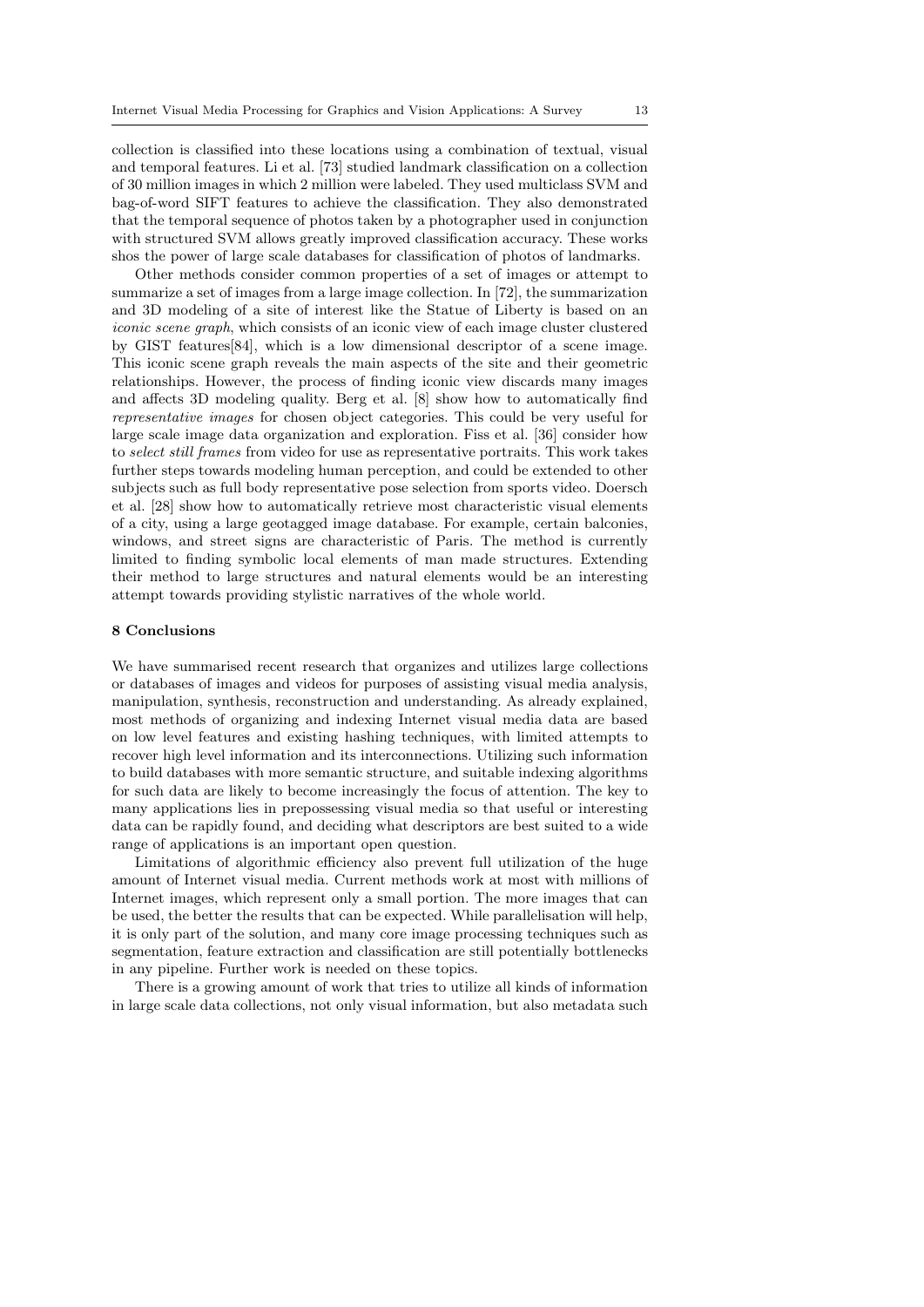as text tags, geotags and temporal information. Event tags on images in social network web-sites are another potentially useful source of information, and in the longer term, it is possible that useful information can be inferred from the contextual information provided by such sites—for example, where a user lives or went on holiday can give clues to the content of a photo.

Finally, we note that work utilizing large collections of video is still scarce. Although it is natural to extend most image applications to video (see, for example, recent work that explores videos of famous scenes [108]), several reasons limit the ability to do this. Apart from the obvious limitation of processing time, many image processing and vision algorithms give unstable results when applied to video, or at least produce results with poor temporal coherence. Temporal coherence can be enforced in optimisation frameworks, for example, but at the expense of even more computationally expensive procedures than processing the data frame by frame. Even state-of-the-art video object extraction methods may work well on some examples with minimum user interaction, but may fail if applied to a large collection of video data. Further, efficient, algorithms more specifically intended for Internet scale video collections are urgently needed, as exemplified by a recent paper on efficient video composition [116]. The idea of using 'algorithm-friendly' schemes to prune away videos that cannot be processed well automatically has yet to be applied.

Acknowledgements. This work was supported by the National Basic Research Project of China (Project Number 2011CB302205), the Natural Science Foundation of China (Project Number 61120106007 and 61103079), and the National High Technology Research and Development Program of China (Project Number 2012AA011802).

#### References

- 1. Achanta R, Hemami S, Estrada F, Susstrunk S (2009) Frequency-tuned salient region detection. In: Proceedings of IEEE CVPR, pp 1597–1604
- 2. Agarwal S, Snavely N, Simon I, Seitz S, Szeliski R (2009) Building rome in a day. In: Proceedings of IEEE ICCV, pp 72–79
- 3. An X, Pellacini F (2008) Appprop: all-pairs appearance-space edit propagation. ACM Transactions on Graphics 27(3):40:1–40:9
- 4. Bagon S, Boiman O, Irani M (2008) What is a good image segment? a unified approach to segment extraction. In: Proceedings of ECCV, Springer-Verlag, Berlin, Heidelberg, pp 30–44
- 5. Bai X, Li Q, Latecki L, Liu W, Tu Z (2009) Shape band: A deformable object detection approach. In: Proceedings of IEEE CVPR, pp 1335–1342
- 6. Bai X, Yang X, Latecki LJ, Liu W, Tu Z (2010) Learning context-sensitive shape similarity by graph transduction. IEEE Transactions on Pattern Analysis and Machine Intelligence 32(5):861–874
- 7. Belongie S, Malik J, Puzicha J (2002) Shape matching and object recognition using shape contexts. IEEE Transactions on Pattern Analysis and Machine Intelligence 24(4):509–522
- 8. Berg T, Berg A (2009) Finding iconic images. In: Proceedings of IEEE CVPR, pp 1–8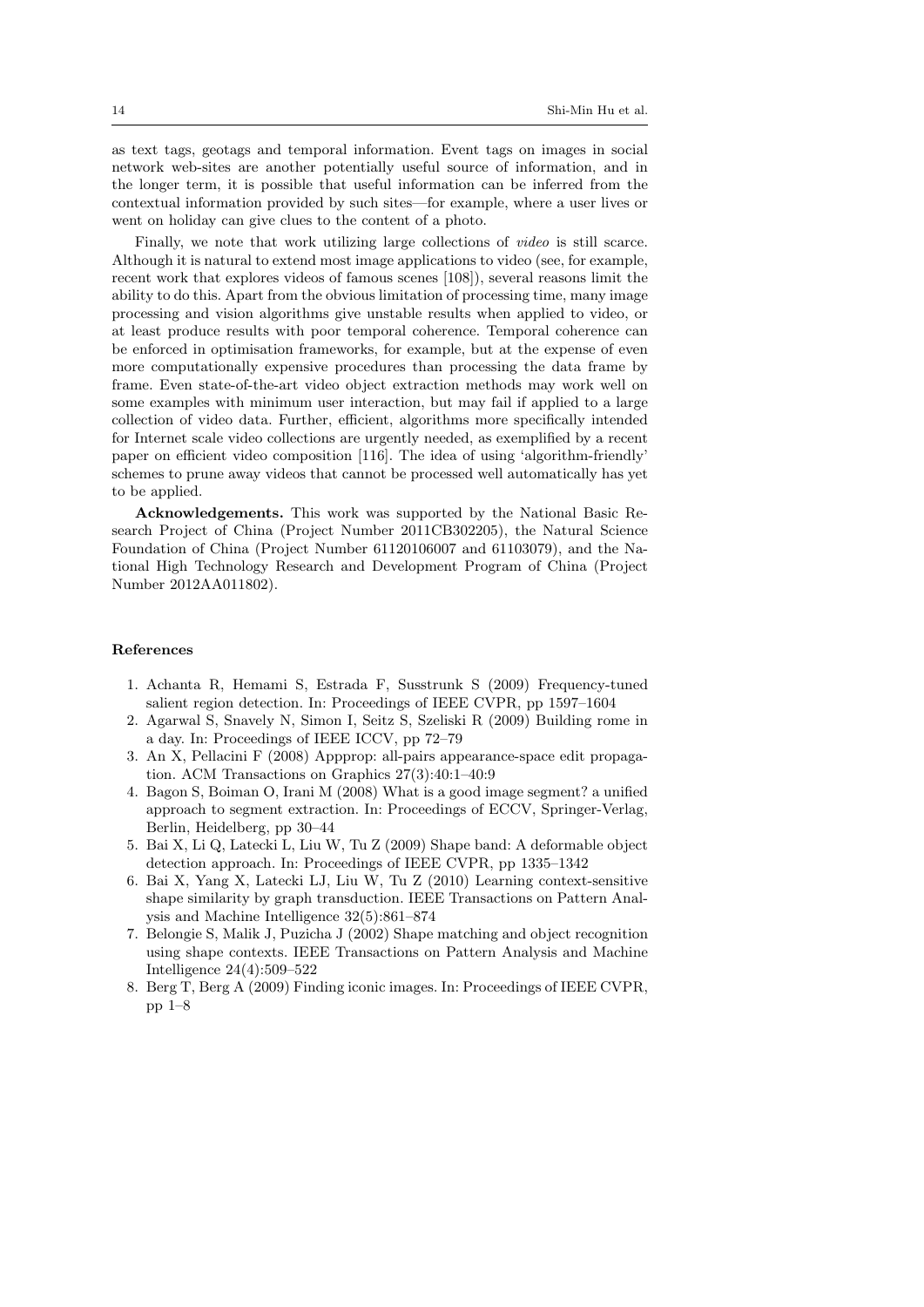- 9. Bitouk D, Kumar N, Dhillon S, Belhumeur P, Nayar SK (2008) Face swapping: automatically replacing faces in photographs. ACM Transactions on Graphics 27(3):39:1–39:8
- 10. Boykov Y, Funka-Lea G (2006) Graph cuts and efficient n-d image segmentation. International Journal of Computer Vision 70(2):109–131
- 11. Cao Y, Wang H, Wang C, Li Z, Zhang L, Zhang L (2010) Mindfinder: interactive sketch-based image search on millions of images. In: Proceedings of MM, ACM, New York, NY, USA, pp 1605–1608
- 12. Chen J, Paris S, Durand F (2007) Real-time edge-aware image processing with the bilateral grid. ACM Transactions on Graphics  $26(3)$
- 13. Chen T, Cheng MM, Tan P, Shamir A, Hu SM (2009) Sketch2photo: internet image montage. ACM Transactions on Graphics 28(5):124:1–124:10
- 14. Chen T, Tan P, Ma LQ, Cheng MM, Shamir A, Hu SM (2012) Poseshop: Human image database construction and personalized content synthesis. IEEE Transactions on Visualization and Computer Graphics 99(PrePrints):1–1
- 15. Cheng MM, Zhang GX (2011) Connectedness of random walk segmentation. IEEE Transactions on Pattern Analysis and Machine Intelligence 33(1):200– 202
- 16. Cheng MM, Zhang FL, Mitra NJ, Huang X, Hu SM (2010) Repfinder: finding approximately repeated scene elements for image editing. ACM Transactions on Graphics 29:83:1–83:8
- 17. Cheng MM, Zhang GX, Mitra N, Huang X, Hu SM (2011) Global contrast based salient region detection. In: Proceedings of IEEE CVPR, pp 409–416
- 18. Chia AYS, Zhuo S, Gupta RK, Tai YW, Cho SY, Tan P, Lin S (2011) Semantic colorization with internet images. ACM Transactions on Graphics 30(6):156:1–156:8
- 19. Christopoulos C, Skodras A, Ebrahimi T (2000) The jpeg2000 still image coding system: an overview. IEEE Transactions on Consumer Electronics 46(4):1103–1127
- 20. Cong L, Tong R, Dong J (2011) Selective image abstraction. The Visual Computer 27(3):187–198
- 21. Crandall DJ, Backstrom L, Huttenlocher D, Kleinberg J (2009) Mapping the world's photos. In: Proceedings of WWW, ACM, New York, NY, USA, pp 761–770
- 22. Dalal N, Triggs B (2005) Histograms of oriented gradients for human detection. In: Proceedings of IEEE CVPR, vol 1, pp 886–893
- 23. Datta R, Joshi D, Li J, Wang JZ (2008) Image retrieval: Ideas, influences, and trends of the new age. ACM Computing Surveys 40(2):5:1–5:60
- 24. Del Bimbo A, Pala P (1997) Visual image retrieval by elastic matching of user sketches. IEEE Transactions on Pattern Analysis and Machine Intelligence 19(2):121–132
- 25. Desimone R, Duncan J (1995) Neural mechanisms of selective visual attention. Annual Review of Neuroscience 18(1):193–222
- 26. Diakopoulos N, Essa I, Jain R (2004) Content based image synthesis. In: Proceedings of CIVR, pp 299–307
- 27. Ding M, Tong RF (2010) Content-aware copying and pasting in images. The Visual Computer 26(6-8):721–729
- 28. Doersch C, Singh S, Gupta A, Sivic J, Efros AA (2012) What makes paris look like paris? ACM Transactions on Graphics 31(4):101:1–101:9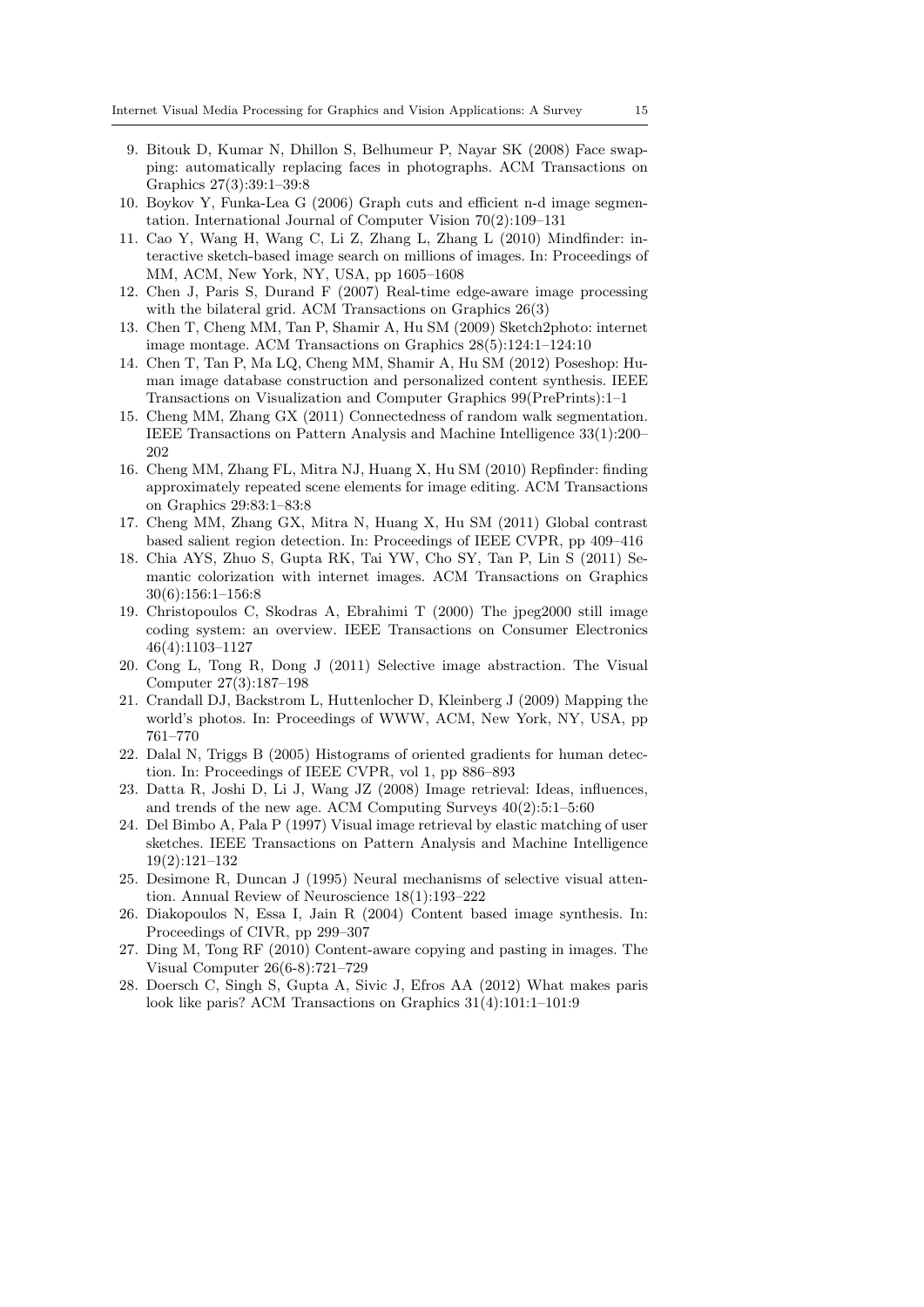- 29. Eitz M, Hildebrand K, Boubekeur T, Alexa M (2011) Sketch-based image retrieval: Benchmark and bag-of-features descriptors. IEEE Transactions on Visualization and Computer Graphics 17(11):1624–1636
- 30. Eitz M, Richter R, Hildebrand K, Boubekeur T, Alexa M (2011) Photosketcher: Interactive sketch-based image synthesis. IEEE Computer Graphics and Applications 31(6):56–66
- 31. Enzweiler M, Gavrila DM (2009) Monocular pedestrian detection: Survey and experiments. IEEE Transactions on Pattern Analysis and Machine Intelligence 31(12):2179–2195
- 32. Everingham M, Zisserman A, Williams CKI, Van Gool L (2006) The PASCAL Visual Object Classes Challenge 2006 (VOC2006) Results. http://www.pascal-network.org/challenges/VOC/voc2006/results.pdf
- 33. Farbman Z, Hoffer G, Lipman Y, Cohen-Or D, Lischinski D (2009) Coordinates for instant image cloning. ACM Transactions on Graphics 28(3):67:1– 67:9
- 34. Fattal R, Carroll R, Agrawala M (2009) Edge-based image coarsening. ACM Transactions on Graphics 29(1):6:1–6:11
- 35. Feng B, Cao J, Bao X, Bao L, Zhang Y, Lin S, Yun X (2011) Graph-based multi-space semantic correlation propagation for video retrieval. The Visual Computer 27(1):21–34
- 36. Fiss J, Agarwala A, Curless B (2011) Candid portrait selection from video. ACM Transactions on Graphics 30(6):128:1–128:8
- 37. Frahm JM, Fite-Georgel P, Gallup D, Johnson T, Raguram R, Wu C, Jen YH, Dunn E, Clipp B, Lazebnik S, Pollefeys M (2010) Building rome on a cloudless day. In: Proceedings of ECCV, Springer-Verlag, Berlin, Heidelberg, pp 368–381
- 38. Furukawa Y, Curless B, Seitz S, Szeliski R (2010) Towards internet-scale multi-view stereo. In: Proceedings of IEEE CVPR, pp 1434–1441
- 39. Georghiades AS, Belhumeur PN, Kriegman DJ (2001) From few to many: Illumination cone models for face recognition under variable lighting and pose. IEEE Transactions on Pattern Analysis and Machine Intelligence 23(6):643– 660
- 40. Goesele M, Snavely N, Curless B, Hoppe H, Seitz S (2007) Multi-view stereo for community photo collections. In: Proceedings of IEEE ICCV, pp 1–8
- 41. Goldberg C, Chen T, Zhang FL, Shamir A, Hu SM (2012) Data-driven object manipulation in images. Computer Graphics Forum 31(2pt1):265–274
- 42. Grady L (2006) Random walks for image segmentation. IEEE Transactions on Pattern Analysis and Machine Intelligence 28(11):1768–1783
- 43. Griffin G, Holub A, Perona P (2007) Caltech-256 object category dataset. Technical Report
- 44. Haber T, Fuchs C, Bekaer P, Seidel HP, Goesele M, Lensch H (2009) Relighting objects from image collections. In: Proceedings of IEEE CVPR, pp 627–634
- 45. Han D, Sonka M, Bayouth JE, Wu X (2010) Optimal multiple-seams search for image resizing with smoothness and shape prior. The Visual Computer 26(6-8):749–759
- 46. Harel J, Koch C, Perona P (2006) Graph-based visual saliency. In: Proceedings of NIPS, Cambridge, MA, pp 545–552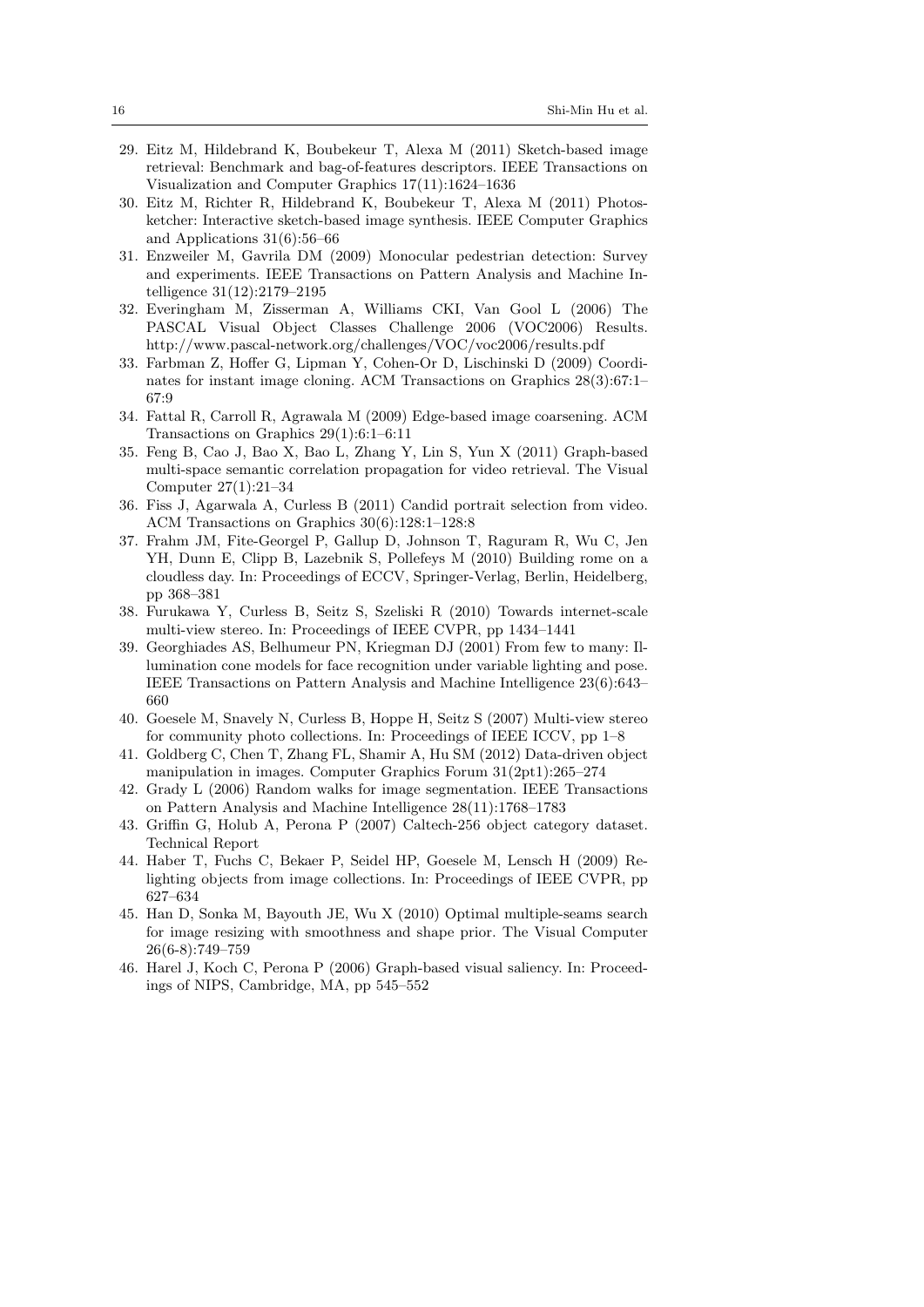- 47. Hata M, Toyoura M, Mao X (2012) Automatic generation of accentuated pencil drawing with saliency map and lic. The Visual Computer 28(6-8):657– 668
- 48. Hays J, Efros AA (2007) Scene completion using millions of photographs. ACM Transactions on Graphics 26(3)
- 49. He J, Feng J, Liu X, Cheng T, Lin TH, Chung H, Chang SF (2012) Mobile product search with bag of hash bits and boundary reranking. In: Proceedings of IEEE CVPR, pp 3005–3012
- 50. Heath K, Gelfand N, Ovsjanikov M, Aanjaneya M, Guibas L (2010) Image webs: Computing and exploiting connectivity in image collections. In: Proceedings of IEEE CVPR, pp 3432–3439
- 51. Hirata K, Kato T (1992) Query by visual example content based image retrieval. In: Proceedings of EDBT, Springer-Verlag, London, UK, UK, EDBT '92, pp 56–71
- 52. Huang H, Xiao X (2010) Example-based contrast enhancement by gradient mapping. The Visual Computer 26:731–738
- 53. Huang H, Zang Y, Li CF (2010) Example-based painting guided by color features. The Visual Computer 26(6-8):933–942
- 54. Huang H, Fu TN, Li CF (2011) Painterly rendering with content-dependent natural paint strokes. The Visual Computer 27(9):861–871
- 55. Huang H, Zhang L, Zhang HC (2011) Arcimboldo-like collage using internet images. ACM Transactions on Graphics 30(6):155:1–155:8
- 56. Huang MC, Liu F, Wu E (2010) A gpu-based matting laplacian solver for high resolution image matting. The Visual Computer 26(6-8):943–950
- 57. Itti L, Koch C, Niebur E (1998) A model of saliency-based visual attention for rapid scene analysis. IEEE Transactions on Pattern Analysis and Machine Intelligence 20(11):1254–1259
- 58. Jin Y, Liu L, Wu Q (2010) Nonhomogeneous scaling optimization for realtime image resizing. The Visual Computer 26(6-8):769–778
- 59. Jing Y, Baluja S (2008) Visualrank: Applying pagerank to large-scale image search. IEEE Transactions on Pattern Analysis and Machine Intelligence 30(11):1877–1890
- 60. Johnson M, Brostow GJ, Shotton J, Arandjelović O, Kwatra V, Cipolla R (2006) Semantic photo synthesis. Computer Graphics Forum 25(3):407 – 413
- 61. Johnson MK, Dale K, Avidan S, Pfister H, Freeman WT, Matusik W (2011) Cg2real: Improving the realism of computer generated images using a large collection of photographs. IEEE Transactions on Visualization and Computer Graphics 17(9):1273–1285
- 62. Kalogerakis E, Vesselova O, Hays J, Efros A, Hertzmann A (2009) Image sequence geolocation with human travel priors. In: Proceedings of IEEE ICCV, pp 253–260
- 63. Kass M, Witkin A, Terzopoulos D (1988) Snakes: Active contour models. International Journal of Computer Vision 1(4):321–331
- 64. Kennedy L, Naaman M, Ahern S, Nair R, Rattenbury T (2007) How flickr helps us make sense of the world: context and content in communitycontributed media collections. In: Proceedings of MM, ACM, New York, NY, USA, pp 631–640
- 65. Koch C, Ullman S (1985) Shifts in selective visual attention: towards the underlying neural circuitry. Human Neurobiology 4(4):219–227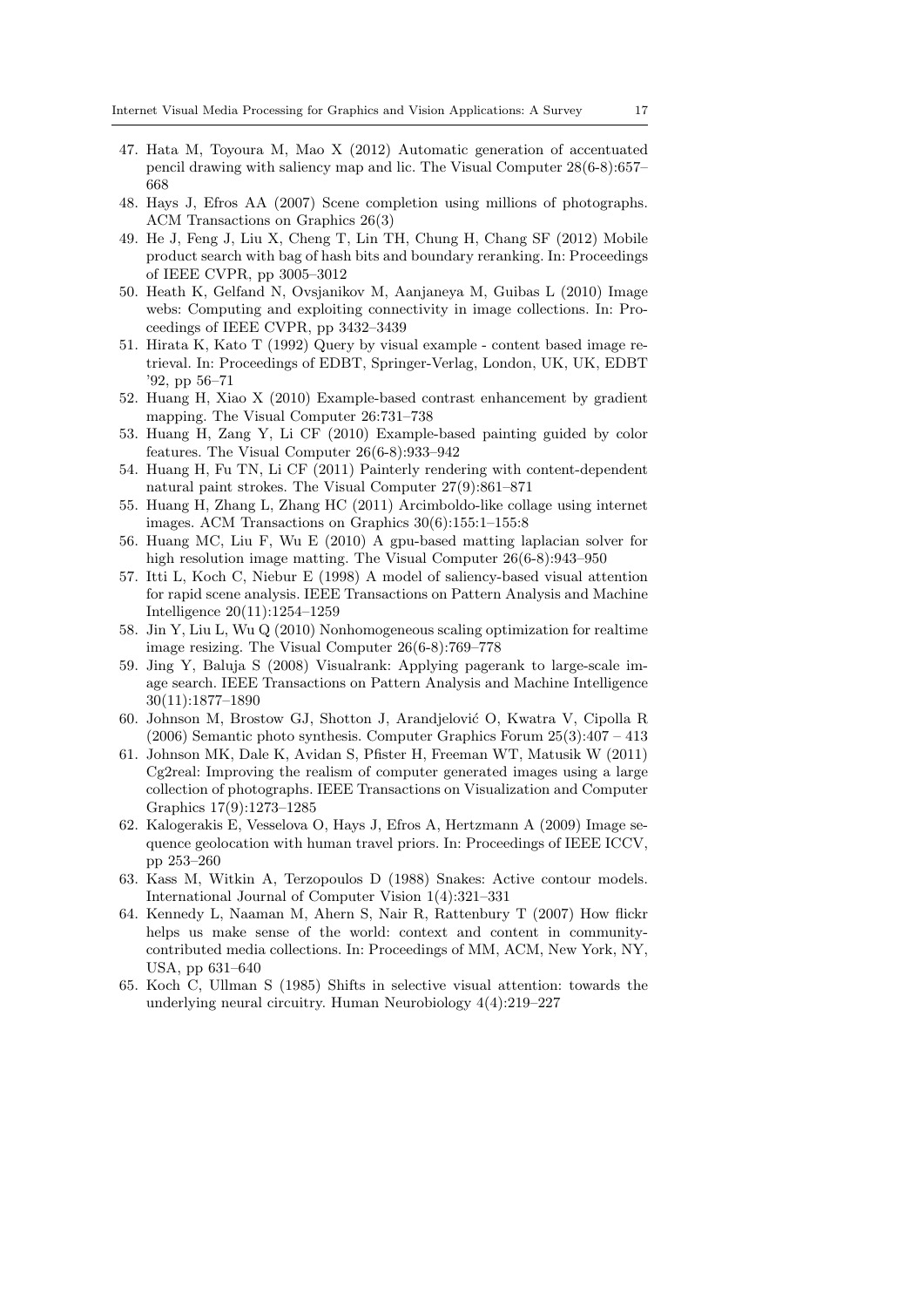- 66. Kuthirummal S, Agarwala A, Goldman DB, Nayar SK (2008) Priors for large photo collections and what they reveal about cameras. In: Proceedings of ECCV, Springer-Verlag, Berlin, Heidelberg, pp 74–87
- 67. Lalonde JF, Hoiem D, Efros AA, Rother C, Winn J, Criminisi A (2007) Photo clip art. ACM Transactions on Graphics 26(3)
- 68. Lee YJ, Zitnick CL, Cohen MF (2011) Shadowdraw: real-time user guidance for freehand drawing. ACM Transactions on Graphics 30:27:1–27:10
- 69. Levin A, Lischinski D, Weiss Y (2004) Colorization using optimization. ACM Transactions on Graphics 23(3):689–694
- 70. Levin A, Lischinski D, Weiss Y (2008) A closed-form solution to natural image matting. IEEE Transactions on Pattern Analysis and Machine Intelligence 30(2):228–242
- 71. Lew MS, Sebe N, Djeraba C, Jain R (2006) Content-based multimedia information retrieval: State of the art and challenges. ACM Transactions on Multimedia Computing, Communications and Applications 2(1):1–19
- 72. Li X, Wu C, Zach C, Lazebnik S, Frahm JM (2008) Modeling and recognition of landmark image collections using iconic scene graphs. In: Proceedings of ECCV, Springer-Verlag, Berlin, Heidelberg, pp 427–440
- 73. Li Y, Crandall D, Huttenlocher D (2009) Landmark classification in largescale image collections. In: Proceedings of IEEE ICCV, pp 1957–1964
- 74. Li Y, Ju T, Hu SM (2010) Instant propagation of sparse edits on images and videos. Computer Graphics Forum 29(7):2049–2054
- 75. Ling Y, Yan C, Liu C, Wang X, Li H (2012) Adaptive tone-preserved image detail enhancement. The Visual Computer 28(6-8):733–742
- 76. Lischinski D, Farbman Z, Uyttendaele M, Szeliski R (2006) Interactive local adjustment of tonal values. ACM Transactions on Graphics 25(3):646–653
- 77. Liu H, Zhang L, Huang H (2012) Web-image driven best views of 3d shapes. The Visual Computer 28(3):279–287
- 78. Liu T, Yuan Z, Sun J, Wang J, Zheng N, Tang X, Shum HY (2011) Learning to detect a salient object. IEEE Transactions on Pattern Analysis and Machine Intelligence 33(2):353–367
- 79. Liu X, Wan L, Qu Y, Wong TT, Lin S, Leung CS, Heng PA (2008) Intrinsic colorization. ACM Transactions on Graphics 27(5):152:1–152:9
- 80. Lu SP, Zhang SH, Wei J, Hu SM, Martin RR (2012) Time-line editing of objects in video. IEEE Transactions on Visualization and Computer Graphics 18:to appear
- 81. Ma YF, Zhang HJ (2003) Contrast-based image attention analysis by using fuzzy growing. In: Proceedings of MM, ACM, New York, NY, USA, pp 374– 381
- 82. Mortensen EN, Barrett WA (1995) Intelligent scissors for image composition. In: Proceedings of the 22nd annual conference on Computer graphics and interactive techniques, ACM, New York, NY, USA, SIGGRAPH '95, pp 191– 198
- 83. Navalpakkam V, Itti L (2006) An integrated model of top-down and bottomup attention for optimizing detection speed. In: Proceedings of IEEE CVPR, vol 2, pp 2049–2056
- 84. Oliva A, Torralba A (2001) Modeling the shape of the scene: A holistic representation of the spatial envelope. Int J Comput Vision 42(3):145–175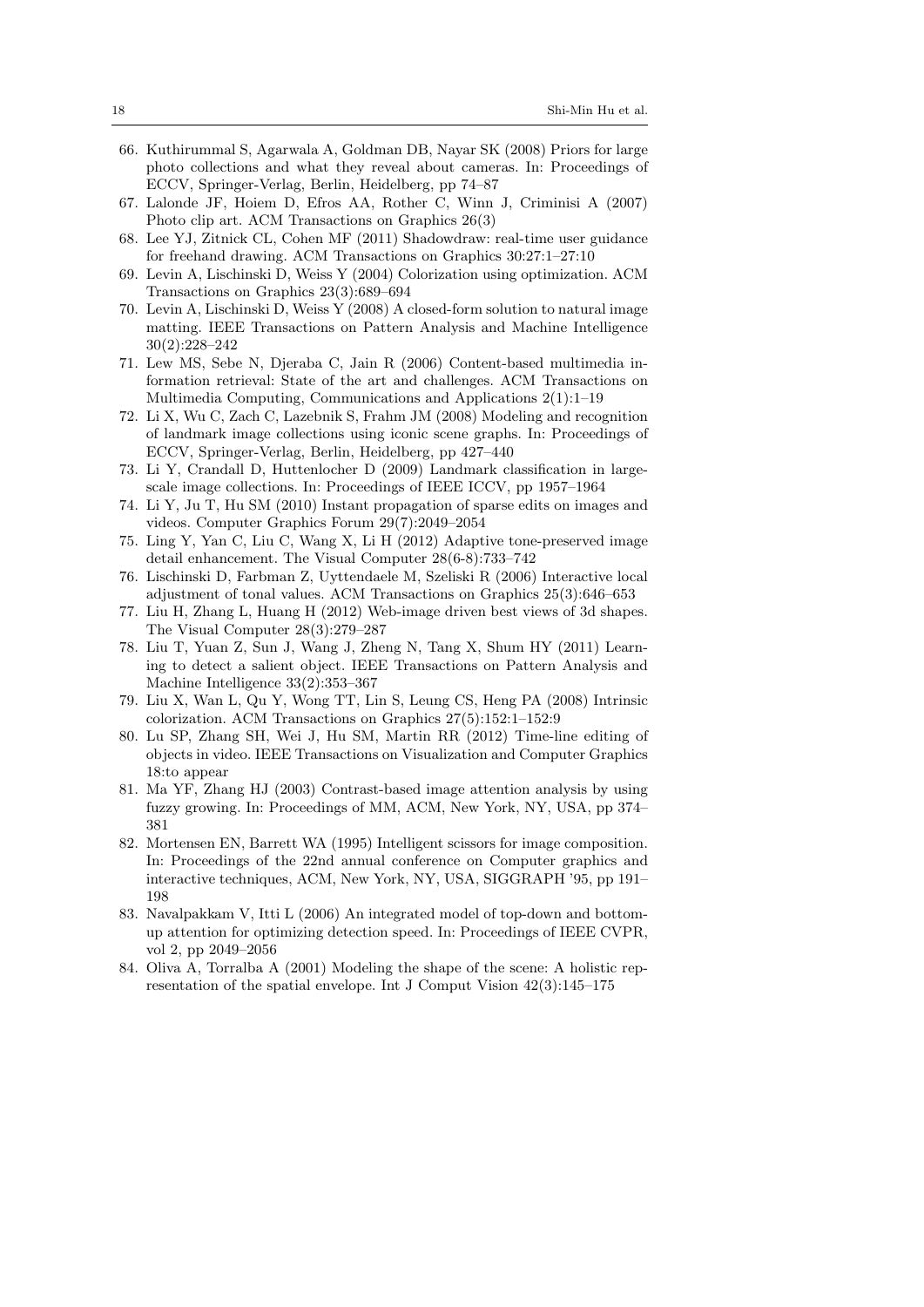- 85. Page L, Brin S, Motwani R, Winograd T (1999) The pagerank citation ranking: Bringing order to the web
- 86. Pajak D, Cad´ık M, Aydin TO, Okabe M, Myszkowski K, Seidel HP (2010) Contrast prescription for multiscale image editing. The Visual Computer 26(6-8):739–748
- 87. Pérez P, Gangnet M, Blake A (2003) Poisson image editing. ACM Transactions on Graphics 22(3):313–318
- 88. Quack T, Leibe B, Van Gool L (2008) World-scale mining of objects and events from community photo collections. In: Proceedings of CIVR, ACM, New York, NY, USA, pp 47–56
- 89. Rother C, Kolmogorov V, Blake A (2004) "grabcut": interactive foreground extraction using iterated graph cuts. ACM Transactions on Graphics 23(3):309–314
- 90. Russell BC, Torralba A, Murphy KP, Freeman WT (2008) Labelme: A database and web-based tool for image annotation. International Journal of Computer Vision 77(1-3):157–173
- 91. Rutishauser U, Walther D, Koch C, Perona P (2004) Is bottom-up attention useful for object recognition? In: Proceedings of IEEE CVPR, vol 2, pp 37–44
- 92. Salembier P, Sikora T, Manjunath B (2002) Introduction to MPEG-7: multimedia content description interface. John Wiley & Sons, Inc.
- 93. Sethian J (1999) Level set methods and fast marching methods: evolving interfaces in computational geometry, fluid mechanics, computer vision, and materials science, vol 3. Cambridge university press
- 94. Shen L, Tan P (2009) Photometric stereo and weather estimation using internet images. In: Proceedings of IEEE CVPR, pp 1850–1857
- 95. Shrivastava A, Malisiewicz T, Gupta A, Efros AA (2011) Data-driven visual similarity for cross-domain image matching. ACM Transactions on Graphics 30(6):154:1–154:10
- 96. Sigal L, Black M (2006) Humaneva: Synchronized video and motion capture dataset for evaluation of articulated human motion. Brown Univertsity Technical Report 120
- 97. Simon I, Snavely N, Seitz S (2007) Scene summarization for online image collections. In: Proceedings of IEEE ICCV, pp 1–8
- 98. Sinop A, Grady L (2007) A seeded image segmentation framework unifying graph cuts and random walker which yields a new algorithm. In: Proceedings of IEEE ICCV, pp 1–8
- 99. Sivic J, Zisserman A (2003) Video google: a text retrieval approach to object matching in videos. In: Proceedings of IEEE ICCV, vol 2, pp 1470–1477
- 100. Snavely N (2011) Scene reconstruction and visualization from internet photo collections: A survey. IPSJ Transactions on Computer Vision and Applications 3(0):44–66
- 101. Snavely N, Seitz SM, Szeliski R (2006) Photo tourism: exploring photo collections in 3d. ACM Transactions on Graphics 25(3):835–846
- 102. Snavely N, Garg R, Seitz SM, Szeliski R (2008) Finding paths through the world's photos. ACM Transactions on Graphics 27(3):15:1–15:11
- 103. Snavely N, Seitz SM, Szeliski R (2008) Modeling the world from internet photo collections. International Journal of Computer Vision 80(2):189–210
- 104. Sorokin A, Forsyth D (2008) Utility data annotation with amazon mechanical turk. In: Proceedings of IEEE CVPR, pp 1–8